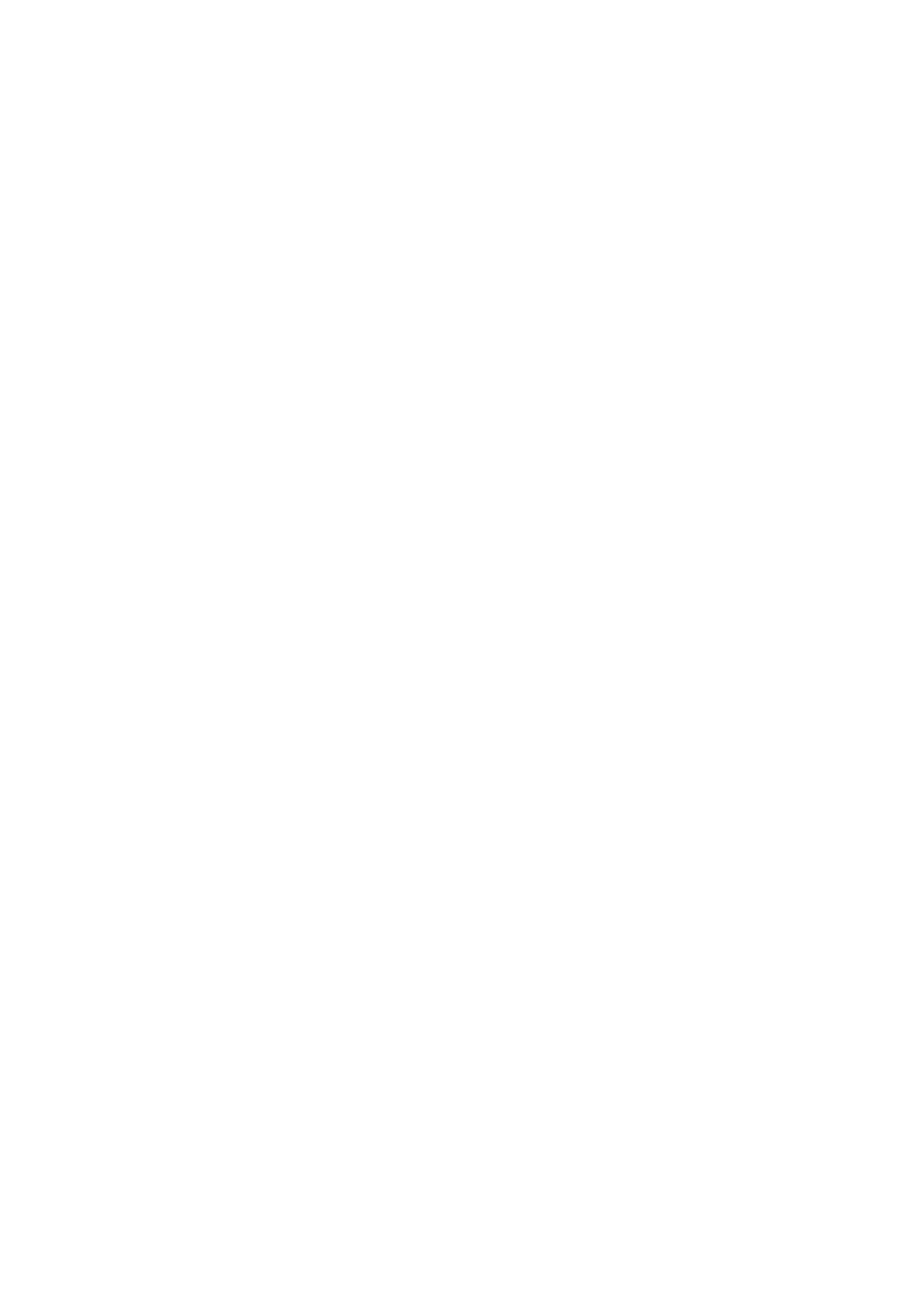*پژوهشنامهٔ انتقادی متون و برنامههای علوم انسانی،* پژوهشگاه علوم انسانی و مطالعات فرهنگی ماهنامهٔ علمی (مقالهٔ علمی \_ یژوهشم)، سال ۲۱، شمارهٔ ۹، آذر ۱۴۰۰، ۳۸۹ ـ ۴۰۶

نقد و پررسے کتاب سدّ سخنان نغز خاقانبي

آسيه فرحي پزدي\*

#### حكىدە

کتاب «سرٌ سخنان نغز خاقانی» اثر محقّقانهٔ جدید در عرصهٔ خاقانی پژوهی است که به دلیـل روش علمی، نگاه زیباشناسانه، اشراف و تعمّق نویسنده، تألیفی ارزشمند محسوب می شــود. این کتاب مشتمل بر چهار مجلّد است که تا کنون دو جلد آن به طبع رسیده اسـت. در ایــن .<br>نوشتار جلد نخست آن را معرفی، نقد و بررسی کـردهایـم. در ابتـدای نوشـتار بخـش۱هـای مختلف کتاب و محتوای آن را معرفی کرده، سیس به ارزش های علمی و زیبایی شناسـانهٔ آن اشاره کردهایم. در پخش نقد و پررسی، اشتباهات با کاستی هیای کتباب را تحت دو عنبوان کلے ِ اشکالات تایبے و ویرایشے ، اشکالات و کاستے های محتوایی، بـه صـورت جزئـبی و بـا ذکر صفحه، مشخص کردهایم. از عمدهترین موارد اشکالات تاییبی و ویرایشبی مبی تـوان بـه کثرت استعمال تکیهکلامهای گفتاری و افراط در *نشانهگـــذاری اشـــاره کــرد. در اشــکالات و* کاسته های محتوابه برخبی توضیحات و گزینش نسخه بیاراهبای مؤلف میورد نقبا. قیرار گر*فته است. هدف* ما در ایـن نوشـتار تأکیـد بـر اهمیـت کتـاب مـذکور در پـژوهش هـای خاقانیشناسی و رفع کاست<sub>ی</sub>های آن در چاپهای بعدی است. **کليدواژهها:** ديوان خاقاني، سرّ سخنان، ترکي، نقد محتوايي، ويرايشي.

\* دکترای و مدرس زبان و ادبیات فارسی، دانشگاه آزاد اسلامی واحد تهران غرب، تهران، ایران asiye.farahi@gmail.com تاريخ دريافت: ١۴٠٠/٠٣/٢٨، تاريخ پذيرش: ١۴٠٠/٠٧/١٧

Copyright © 2018, IHCS (Institute for Humanities and Cultural Studies). This is an Open Access article distributed under the terms of the Creative Commons Attribution 4.0 International, which permits others to download this work, share it with others and Adapt the material for any purpose.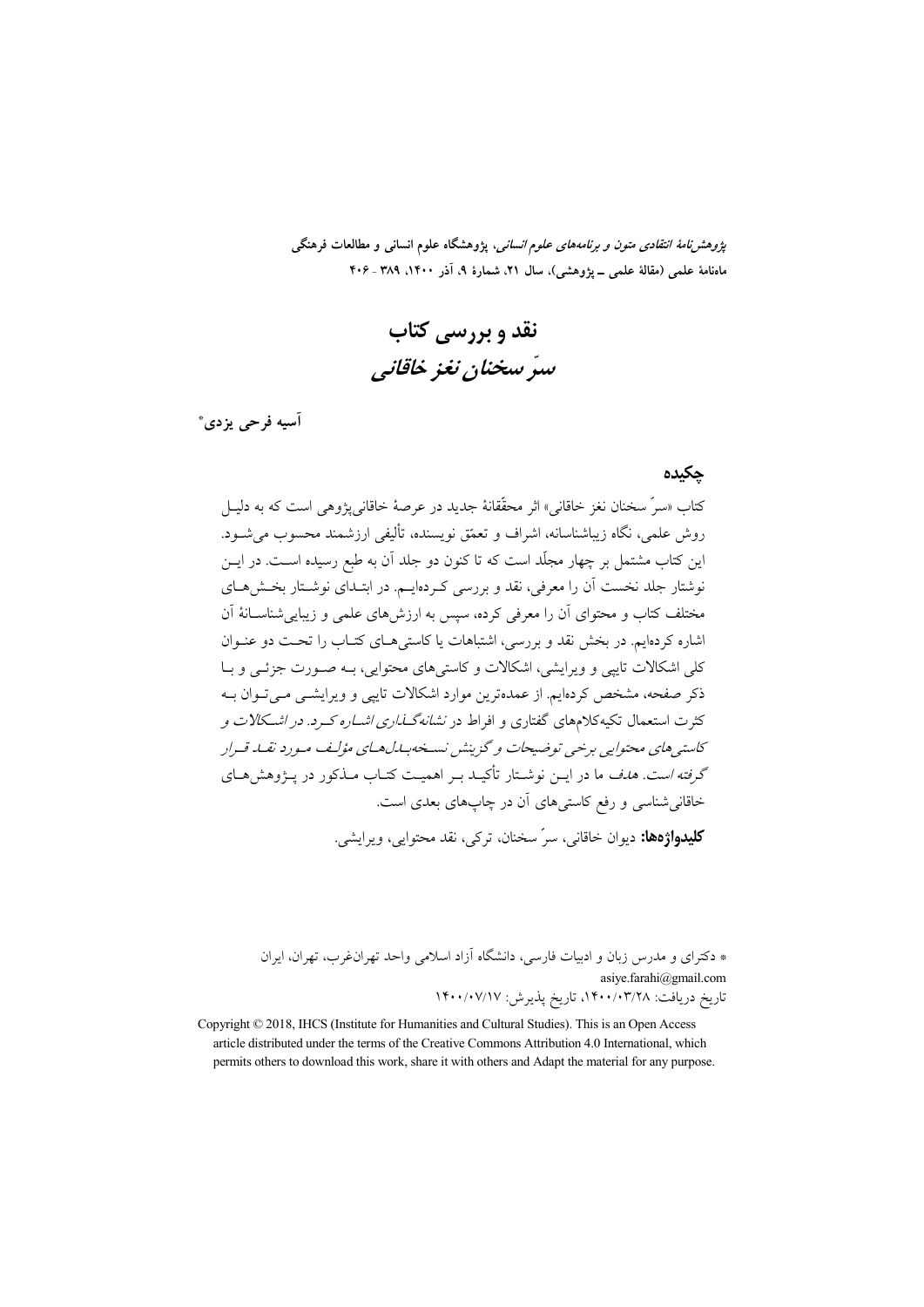#### 1. مقدمه

سرّ سخن*ان نغز خاقانی* (ناگفتههایی دربارهٔ زندگی، شخصیت و شعر خاقانی شروانی) کتــاب جدید دکتر محمّدرضا ترکی (دانشیار گروه فارسی دانشگاه تهران) است که ســازمان مطالعــه و تدوین کتب علوم انسانی دانشگاههـا (سـمت) در پـاییز ۱۳۹۸ آن را منتشـر کـرده اسـت. عـلاوه بـر مقالـههـاي علمـي، ايــن كتــاب ســومين اثــر مســتقل دكتــر تركــي در حــوزهٔ خاقانیشناسی است که مجموع چهار مجلّد آن بخش قصاید دیوان خاقانی را دربر میگیـرد. در مقدمهٔ ناشر آمده کتاب حاضر برای دانشجویان رشتهٔ ادبیات فارسی به عنوان مبنایی بـرای دروس نظم مقطع کارشناسی ارشد و دکتری تدوین شده است. دیگر اثر مستقل دکتـر ترکـی در حوزهٔ شرح دیوان خاقانی، کتاب *نقد صیرفیان* است که بـا همکــاری انتشــارات ســخن و پژوهشگاه علوم انسان<sub>ی</sub> و مطالعات فرهنگی در سال ۱۳۹۴ منتشر شد. این کتاب مشــتمل بــر هفت فصل اصلی است که هر فصل نقد و تکملهای بر مهمترین شرحهای نوشـته شـده بـر دیوان خاقانی در دورهٔ معاصر است. این کتاب حاصل مطالعه و اشراف مؤلّف *سـرّ سـخنان* نغز خاقانبی بر شرحهای پیشین دیوان خاقانی است.

# ۲. معرفی کتاب و ارزش&ای آن

جلد اول کتاب بعد از مقدمهٔ مؤلِّف و صفحاتی که به سالشمار حوادث مهــمّ قــرن ششــم و زنـدگاني خاقـاني اختصـاص دارد، شـامل بخشـي دربـارهٔ زنـدگي و شخصـيت خاقـاني (۷۶ صفحه)، بخش اصلي با عنوان «قصايد» كه شرح و توضيحاتي دربارهٔ سـيوسـه قصـيدهٔ ديوان است (۴۵۷ صفحه)، منابع و چهار بخش نمايه (نمايهٔ ابيات مورد بحـث، آثــار، اعــلام، مكانها) است.

در بخش قصايد، مؤلف ابتدا با ارائهٔ توضيحي دربارهٔ تعداد ابيات و مطلـعهـاي قصـيده، تاريخ و سبب سروده شدن و ممدوح آن يا ذكر نكتهٔ قابل توجه ديگر دربارهٔ قصيده، قصـايد را معرفی می کند. علاوه بر آن، اگر اشعار یا مطالب دیگری دربارهٔ ممدوح یا مضمون قصـیده در آثار خاقانی وجود داشته باشد، در همین بخش آنها را معرفـی مـیکنـد و بـا ایــن روش خواننده را به سمت مطالعهٔ جامع و تطبیقـی در آن بــاب هــدایت مــیکنــد. مــثلاً در مقدمــهٔ قصیدهٔ یازدهم (صص۲۰۸ – ۲۰۹) به تمـام اطلاعـاتی کـه دربـارهٔ ابـراهیم بـاکویی در آثـار خاقانی وجود دارد، اشاره شده است. دربارهٔ برخی قصاید که ممدوح یا موضوع آنها مـورد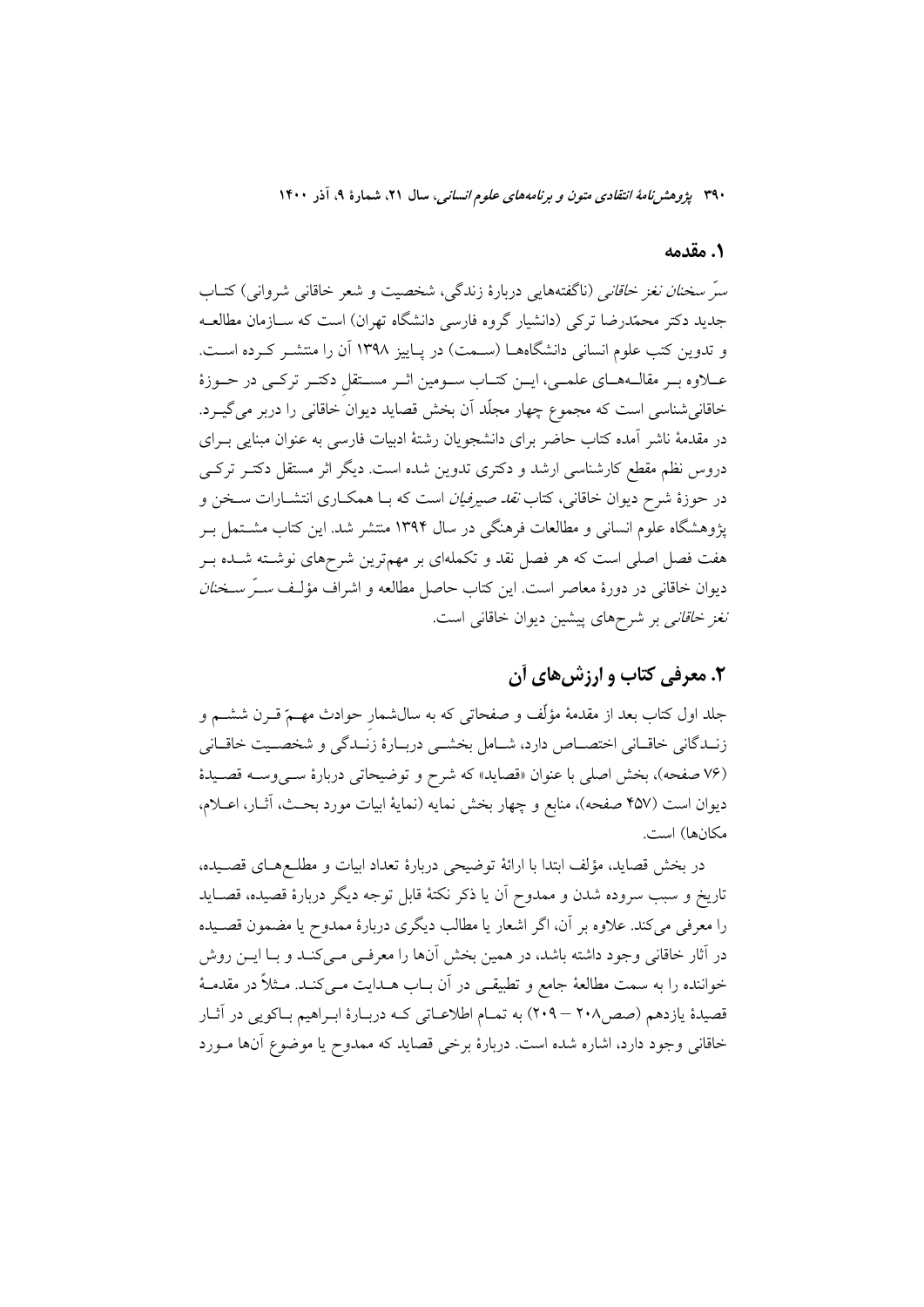بحث محققان قرار گرفته است، این بخش طولانی تر است و مؤلـف دربـارهٔ اقــوال پیشــین بهطور مستند بحث و داوري مي كند. به عنـوان مثـال، در مقدمـهٔ قصـيدهٔ هشـتم (ترسـاييه)، مؤلف پس از نقل نتیجهٔ آرای محققان پیشین، نظر خود را دربارهٔ ممدوح قصـیده بــر اســاس قراین درون.متنی ابراز داشته است. همچنین بر اساس سه حجّت (قراین درون.متنی، تــاریخی و مقدمهٔ نسخ) دربارهٔ موضوع قصیدهٔ ترساییه بحث و استدلال کرده است و با اینکه جمهـور محقّقان این قصیده را از حبسیات خاقانی شمردهاند، وی آن را تأیید نمیکنـد (صـص ۱۶۱– ۱۶۳). مثال دیگر، موضوع رابطهٔ رشیدالدین وطواط و خاقانی است که مؤلـف نظـر جمهــور محقِّقان را نقد و بررسی مـی کنـد (ص١٨٥). وی همچنـین در ایــن بخـش بـه ارزش،هــای تاريخي يا زباني قصيده اشاره ميكند؛ مانند قصيدهٔ دهـم دربـارهٔ پيـروزي اخسـتان درمقابـل روسها و سرکوب آنها. بحث مفصل و ناقدانهای که دربارهٔ تاریخ و شــمار سـفرهای حــجّ خاقانی در مقدمهٔ قصیدهٔ بیستونهم (صص۴۲۸–۴۵۵) آمـده اسـت، الگـوی مناسـبی بـرای تحلیل و استنباط با تکیه بر شواهد درون متن و اطلاعات تــاریخی پــیش روی پژوهشـگران قرار می دهد.

بخش نگاه کلی قصاید، یکی از خواندنی ترین بخـش۵مـای کتـاب اسـت. کـار نُــوی کــه مؤلف در این بخش انجام داده شرح منثور، روایتگونه و ساختاری قصاید است که جـایش در تألیفات بسیاری که تا کنون دربارهٔ خاقانی نوشــته شــده اســت، خــالی بــود. نکتــهای کــه تاكنون مغفول مانده اين است كه اغلب قصايد خاقاني به دليـل ســاختار عمــودي منســجم و ارتباط تصویری و مضمونی تنگاتنگ میان ابیات، که به ویژگی سبکی آن تبدیل شـده اسـت، قابلیت این را دارد که همچون قصه یا نمایشی زیبا به نثر گفته شود و موجبی فراهم آورد تــا خواننده بدون درگیر شدن با زبان فنّی و سخت خاقانی، تصـویرهای شـاعرانه و دلنشـین آن را بخواند. نثر فصیح و ادبی مؤلف که در بسیاری از جملهها از تعبیرات خــود خاقــانی بهــره برده است، ارزش ادبی این بخش را فزونی میبخشد. چنانکه این جملات:

«خاقانی خداوند را به دل خویش که خزینهخانهٔ عشق است سوگند می دهد که بــا مفــرّح کرم خود جگر گرم و اندوهگین او را مداوا کند» (ص۱۱۸)

سریر فقر سر از خودگذشتگان را به تاج سربلندی میرساند و باید برای رسیدن بـه ایـن تاج از قید سَر و تعیّنات مادّی گذشت و سر ظاهری را که مایهٔ دردسر اسـت مثــل ســر شمع برید و در من یزیدِ اهل کمال از این سر گذشت و به تاج اختیار رسید (ص۱۲۵)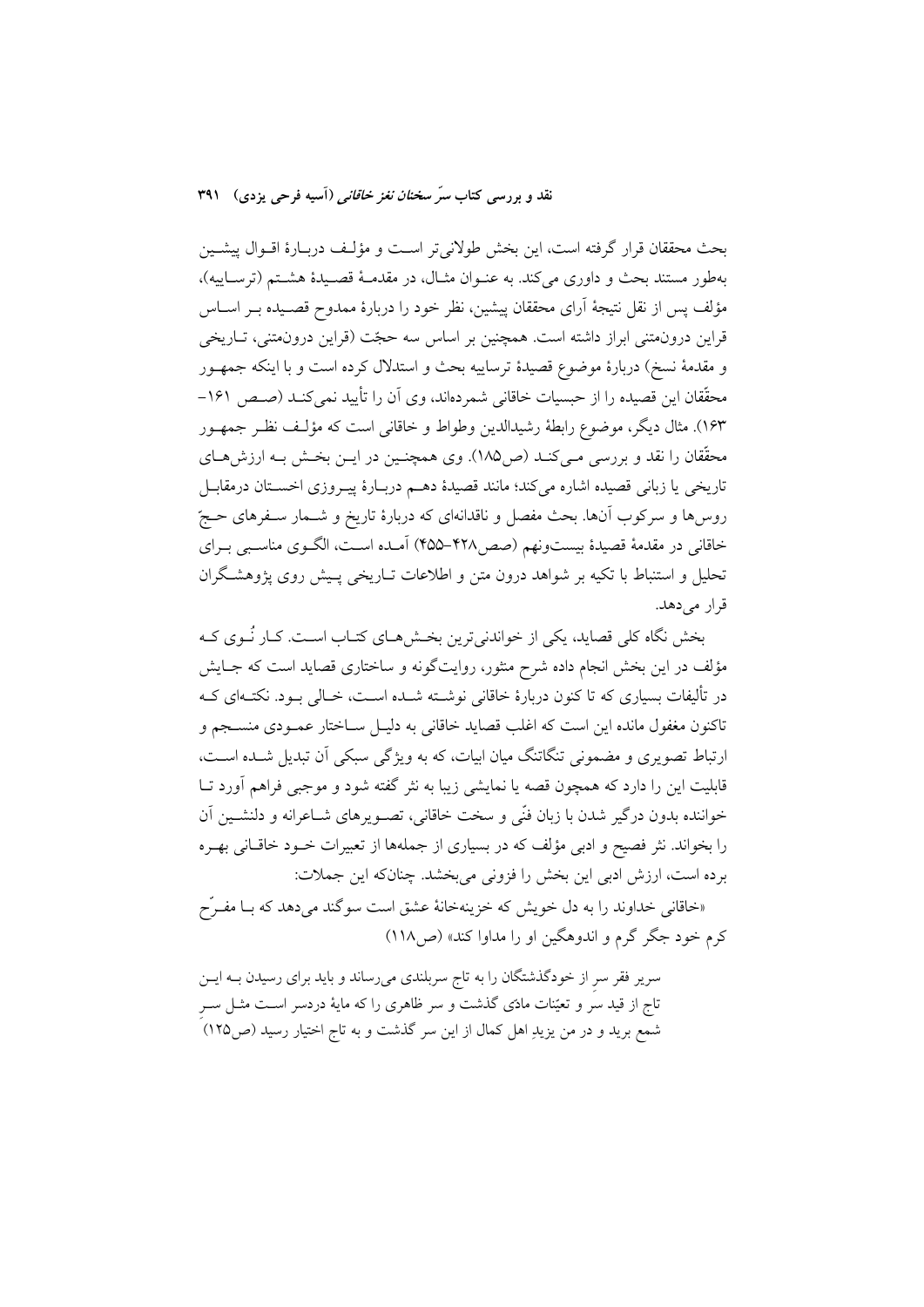«صبح کمان کشیده و ستارگان را با تیرهای آتشین دچار احتراق کرده و در هنگام سـپیده موکب صبح چون پادشاهی فاتح هنگامهٔ ستارگان را از هم دریده است» (ص۱۹۳) «شاعر خود را بلبلي مي بيند كه در خارستان اين جهان كهن مرثيـهخـوان انصـاف اسـت»  $(\mathfrak{m})$   $\mathfrak{S}$ 

«فرشتگان را می بینیم که زیر پای حاجیان بال گستردهانـد و باعـث شـدهانـد درشـتناکی طاقتسوز بادیه را حس نکنند و در حالی که پای آنان رنگ سبز بـرگ حنـا گرفتـه سـرخی رنگ حنا را بتوان در اشکهای اشتیاق آنان مشاهده کرد» (ص۴۵۹)

نگاه کلّی و مطالعهٔ ساختاری قصیده و حرکت مضامین و تصویرها در محور عمـودی اَن و نیز دقت به کلیدواژهها در ابیات متوالی که ویژگی سبکی مهم خاقانی است، چنانکه خـود مؤلف هم اشاره کردهاند، برای فهم سخنان خاقانی یک ضرورت است و بدون آن نمــی تــوان بسیاری از مضامین و تمثیلها و استعارهها و هدف شـاعر از بیــان آنهــا را فهمیــد. مــثلاً در قصیدهٔ هجدهم، خاقانی تمثیلهای پیدرپی رخـتشـوی و خیّـاط و قصّـاب و ابـزار آن را برای بیان رنجها و بیعدالتیهای زندان به کار برده است (ص۳۱۶) کـه بــدون درک ارتبــاط آنها، فهم شعر یا دستکم لذّت درک شعر برای خواننده تا حدّ زیادی تقلیل می یابد.

در بخش نکتهها ابیاتی که مؤلف نکتهای گفتنی دربارهٔ آن دارد، با ذکـر شــمارهٔ صــفحه و بیت از چاپ سجادی و بر اساس همان چاپ ضبط شده است. نکتههای مطرح شده دربـارهٔ موضوعات مختلف است، از مباحث لغوى و مفاهيم استعارى در ابيات گرفتـه تــا اطلاعــات ادبی، تاریخی، جانورشناسی، فرهنگی و جامعهشناختی دوران کهن و نیز زیبـاییشـناختی، و هر چه به زعم مؤلف برای درک عمیقتر شعر خاقانی بایسته است و البته در شــروح پیشــین ذكر نشده است. توجه و دقت مؤلف به مفهـوم دقيـق لغـات و اسـتعارات، شـبكهٔ تناسـبات معنایی و موسیقایی و نکتههای ذوقی و زیبایی شناسی، نشــان از تعمّــق ایشــان دارد. مــثلاً در علّت تشـبیه غنچــه بــه بیــدق در بیتــی از خاقــانی، بــه نکتــهٔ دقیقــی در گیــاهشناســی قــدیم اشاره کردهاند که شارحان دیگر به آن بی توجه بودهانــد. دربــاب دقــت در معنــای لغــوی و استعاري كلمات و تعبيرات مي توان به توضيحات مؤلف دربـارهٔ «حلّـه» (ص١٠٩)، «شـرط»، «هـوا» (ص ١٠)، «بــدرنگ» (ص ١٣١)، «موكـب كــوفتن» (ص ١٣٣)، «اولادالزِّنــا» (ص ١٤٧)، «عيشا» (ص١٧٨)، «تــاريخ گشــتن» (ص٢٠٥)، «انقــلاب لالــه» (ص٢۴٨)، «بــه ســر كــردن»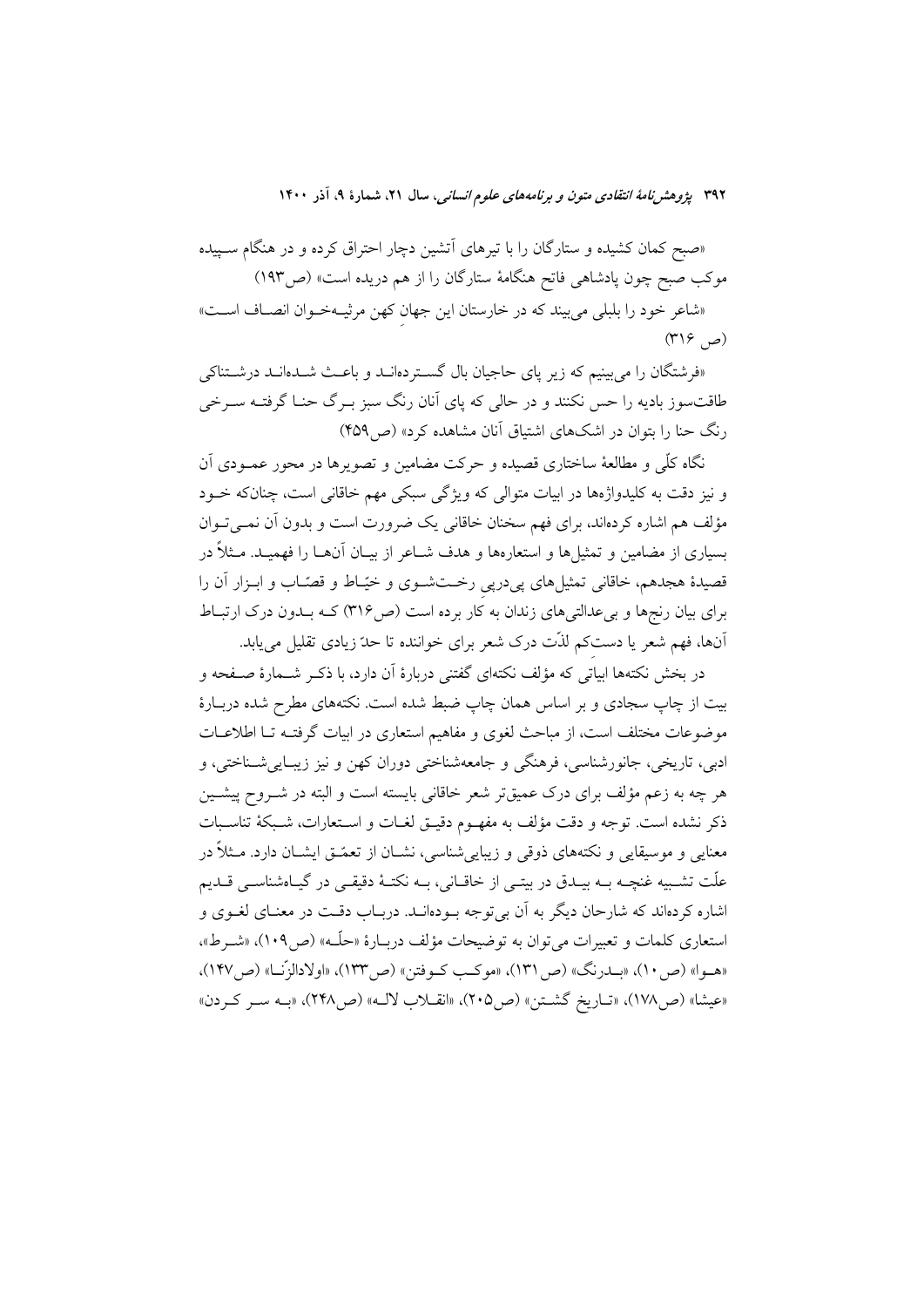(ص ٣٠٠)، «منقطع شــدن» (ص٣٢٣)، «نفــسشـَـمر» (ص٣٣٨)، «أب زدن أســيا» (ص١٢١۶)، «مؤذن مسيح» (ص ۴۹۰) و «هفت دهآيت» (ص ۵۱۲) اشاره كرد.

همچنین در کتاب با نکتههای قابل توجهی در باب نظریه و سـنّت ادبـی عصـر خاقــانی أشنا میشویم. تضمین مصرّح (ص٢٠٣)، سـرودههـای شـكارگاهی(ص ١٥٠)، شـعر أفتـابی (ص٣٠٣)، پس گرفتن مدح(ص٣١٩)، جزو اشعار(ص٣٢۶) نمونههايي در اين زمينه است.

دربارهٔ ویژگی های سبکی شعر خاقانی، مؤلف در جبای جبای کتباب ببه نکباتی اشباره کرده است که میتواند جرقّه و سررشتهٔ پژوهشهای سبکی در حوزههـای مختلـف بلاغـی، دستوری و واژگانی آثار خاقانی قرار بگیرد. از جمله نکاتی که دربـارهٔ ساختارشـکنی تلمـیح (ص ٣۶٠)، اعتنـا بــه زبـان محـاوره (ص٣٨۴)، حـذف كسـرة اضـافه (صـص٢٠١ و ٣٤٥) ذکر کے دماند.

بنا به گفتهٔ مؤلف در مقدمه، هدف وی در این کتاب، تکرار و بازگویی گفت+هـا و شــرح دوباره يا نقد شروح پيشين نيست، بلكه هدفش بيان ناگفتههـا يـا اصـلاح برخـى اطلاعـات دربارهٔ خاقانی و مستند کردن آنها است. آنچه مورد تأکید ایشان است نگاه علمـی و مســتند و متّکی به دلایل و قراین درونهتنی و برونهتنی اسـت. ایشــان تصــریح دارنــد کــه منبــع و مرجع اصلي شان نخست آثار خاقاني و سيس متون شاعراني چون سنايي است كـه خاقــاني به شعر آنان نظر داشته و در مرحلهٔ بعد دیگر آثار نزدیک بـه روزگـار اوسـت. بـا توجـه بـه تأکید مؤلف به روش علمی و استنادی در کتاب، منابع و ارجاعات ایشان در بخــش نکتــههــا از این منظر بررسی شد. بر اساس شمارش کمّی، از میان ۴۶۹ بیتبی کـه در جلـد اول کتـاب مورد بحث قرار گرفته، در بیش از ۲۹۷ بیــت (افـزون بـر۶۳ درصــد)، مؤلـف بــه شــواهد و مضامین مشابه در آثار خود خاقانی استناد کرده است. بر این اسـاس، مسـیری را کـه مؤلـف جهت استدلال و استنتاج طی میکند، میتوان در چنین الگویی نشان داد:

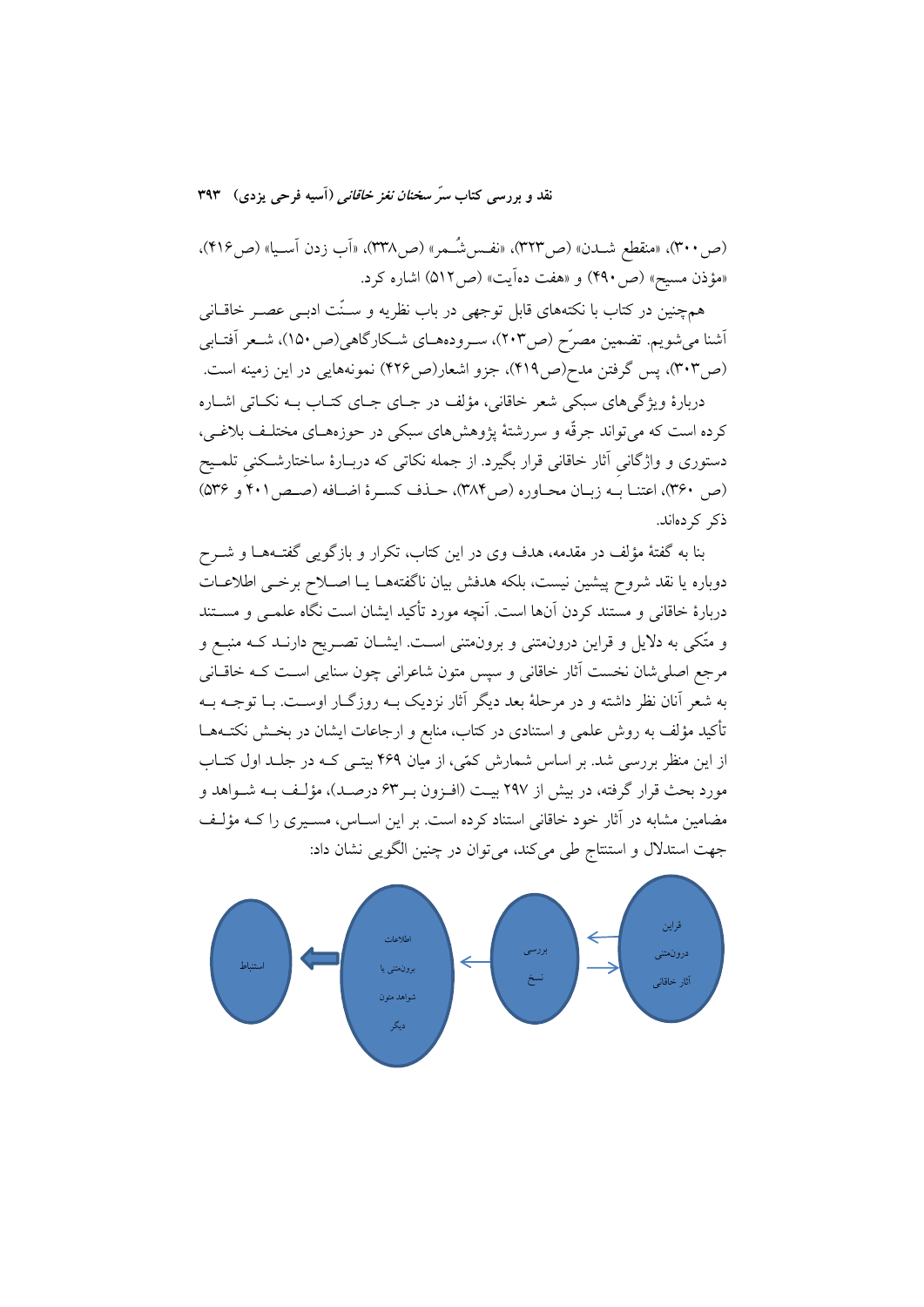باری، کتاب «سرّ سخنان نغز خاقانی» اثری اسـت کــه بایــد از مؤلّــف آن بــه دلیــل نگــاه زیباشناسانه، روش علمی، دقّت و دانش سیاس گزاری کرد.

ضمن توجه به ویژگیهای برجستهٔ کتاب، نکات و اشتباهاتی به چشم نگارنـده اَمـد کـه در دو بخش اشکالات ویرایشی-تایپی و اشکالات محتوایی به آن پرداخته می شود.

## ۳. اشکالات ویرایشی و تایپی

## ۱.۳ ایراد در جملهبندی

نثر مؤلف صحیح، روان و پاکیزه است. تنها در تعداد انگشتشماری از جملهها، انــدک ســهو دستوري يا نگارشي ديده شد که ذکر مي شود:

- ـ ص ١٠١: در جملهٔ «كساني هم كه كوشيدهاند بيت را با وفـاداري بـه ضـبط سـجّادي معنی کنند، امّا چنانکه در این عبارت شاهد اَن هستیم، راه تکلّف رفتهاند»، بــا وجــود «كه» در يارهٔ نخست، حرف ربط «امّا» در يارهٔ بعدي زائد به نظر مي رسد.
- ــ ص ۱۳۸: در جملهٔ «در بیت ۳۴ که تخلّص قصیده شاعر با اشــاره بــه مصــطفی<sup>ص</sup>کــه پناهگاه ما در خشکسال حادثه است، به خود سفارش میکند که باید مدد جسـتن از اّن وجود شريف را ... ورد زبان خود بسازد»، يا بايد حرف ربط «كه» حـذف شــود و «تخلَّص قصیده» بدل قرار بگیرد یا فعل ربطی «است» بعد از قصیده گذاشته شود.
- ـ ص ۱۴۲: در جملهٔ «یک شاعر قصیدهیرداز، در گذشته، همانطور کـه وظیفـه داشـت ممدوح خـويش را بـا اغـراق|َميـزتـرين كلمـات بسـتايد و ايـن شـايد اوج هنـر او محسوب میشد، می توانست، بلکه میباید، در عرصهٔ رقابتهای شاعرانه خود را نیـز، حتّى با مبالغهٔ بسيار ستايش كند»، بهتر است فعل وجهى «مىبايد» به تبعيّـت از افعــال قبلی جمله، به زمان گذشته استعمال شود: میتوانست بلکه میبایست
- ـ ص ۱۵۴: در جملهٔ «سفر خاقانی به ری به مقصـد خراسـان و نیـز بیمـاری او در ری نیز، چنانکه در شرح حال خاقانی توضیح دادیم، سـالهـا بعـد از ایــن تـاریخ اتفـاق افتاده است»، یک قید «نیز» زائد می نماید.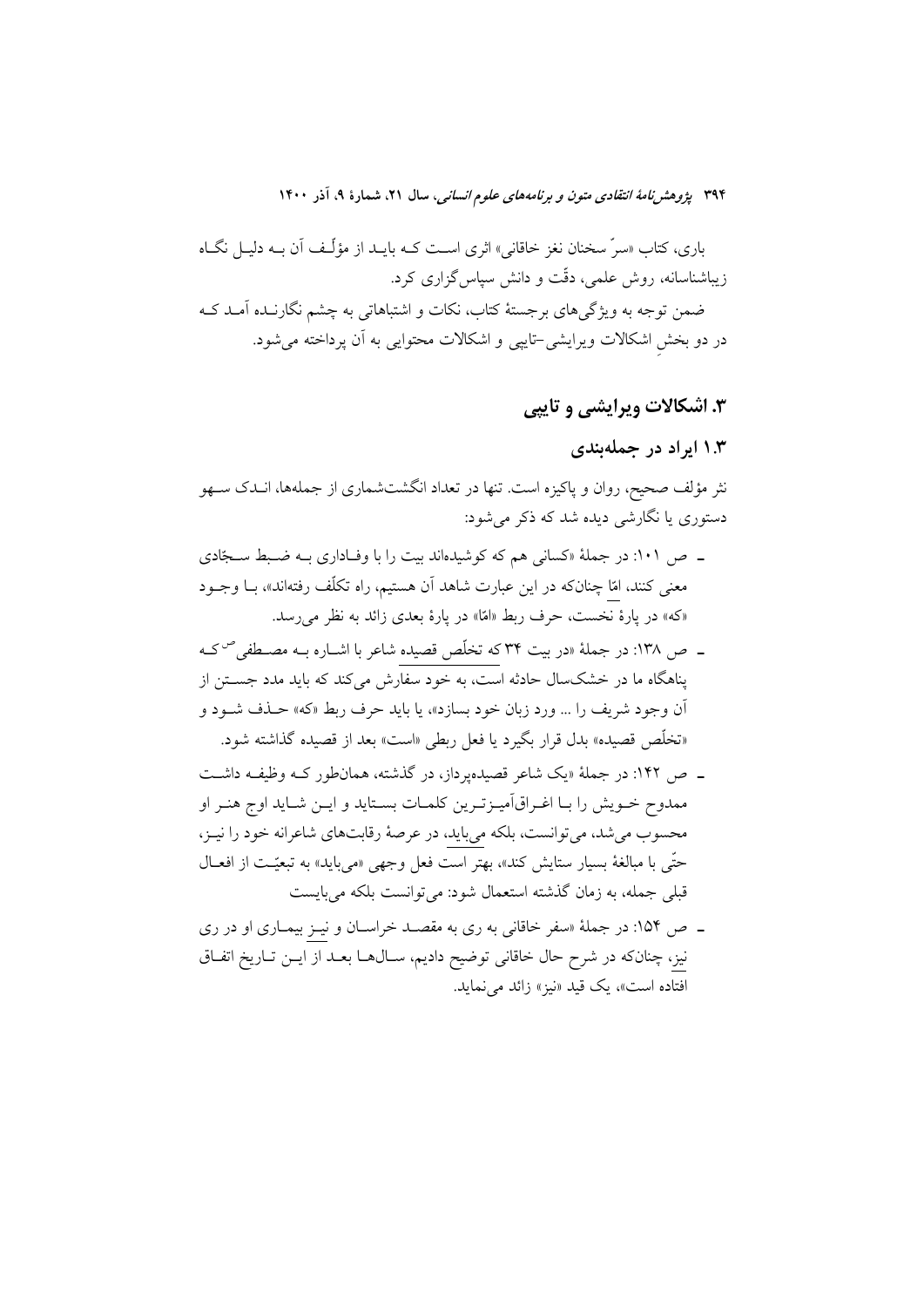- ـ ص ۱۵۵: در جملهٔ «خاقانی که از سفری بدون رخصت باز مـیگشـت، یـا بــه دلیـل غیبت طولانی از دربار منوچهر، \_ به دلیل پــروای از شــراب نوشــیدن، نگــران خشــم ممدوح بود»، در قسمت خط تیره، حرف ربط معطوف «یا» از قلم افتاده است.
- ـــ ص١٩٣: در جملة «كندلي اما معتقد است كه داستان تصرَّف دربند و شابران به دســت گئورگی روایتی کاملاً ساختگی است و در صفحهٔ ۴۹۰ سخن گفتن از هرگونــه تــأثیر بزرگ و کلیدی گئورگی در اوضاع شروان \_نوعی تحریف تـاریخ مـدنی و سیاسـی شروان به شمار می آورد»، در قسمت خط تیره، حرف نشانهٔ «را» نیاز است.
- ۔ ص ۲۵۴: در جملهٔ «در زلالی مانند اشک منجمد و شرابی است کــه در پیالــه بــه چرخش درآوردهاند، و در درخشش همانند شمع روان است»، با توجه بــه ایــنکـه جملات در شرح این بیت است: «صبحنشینان چو شمع ریخته اشک طـرب / اشـک فسرده قدح، شمع گشاده شراب»(دیوان، ص۴۵)، به نظـر مـیرسـد ترتیـب کلمـات بههم ريخته است و صورت صحيح جمله چنـين بايــد باشــد: قــدح بلــوريني كــه در دست دارند در زلالی مانند اشک منجمد و شرابی که در پیاله به چرخش درآوردهانــد، در درخشش همانند شمع روان است.
- ـ ص ۲۵۵: در جملهٔ «سالهای جوانی خاقانی، سـالهـای گـرایشهـای زهدگرایانــه و پرهیز از بادهنوشی است»، تکرار «گرایش» موجب حشو شده است. مـیتـوان گفـت: گرایش های زاهدانه
- ـ ص ٢۵۶ : در جملهٔ «او را با عناويني چون منطق مرغانشناس و شاه سليمان ركـاب و شاه مجسطی گشـای و خسـرو هیئـتشـناس و … او را مـیسـتاید»، مفعـول تکـرار شده است.
- ـ ص ٢۵۶ : در جملهٔ «در بيت پاياني خاقاني شروانشاه را شاه عراقين طراز مـيiمـد و کاغذ گرانقیمت شـامی صـبح و شـهاب اَسـمانی را کاغـذ و قلـم او بـرای نوشـتن توقيعات حكومتي مي شمارد» در معنى بيتِ «شاه عراقين طراز كز پي توقيـع او /كاغـذ شامی است صبح، خامهٔ مصری شهاب»، کمی ابهام وجـود دارد. بـا سـادهتـر نوشــتن جمله، ابهام را ميتوان برطرف كرد: صبح را كاغذ گرانقيمتِ شامي و شهاب أســماني را قلم او (ممدوح) میشمارد.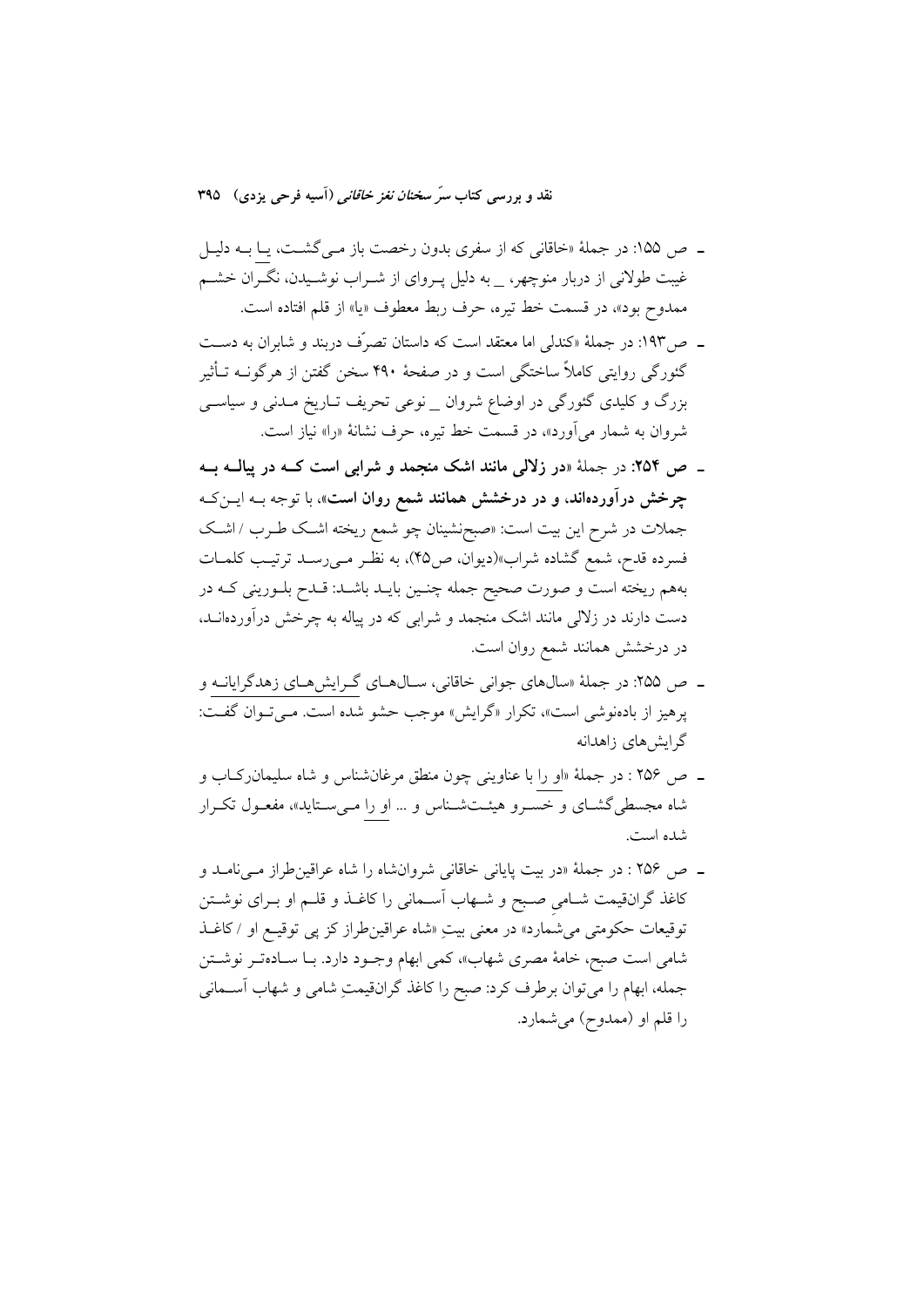## ۲.۳ تکیه کلامهای گفتاری

استفاده از تکیهکلامهای گفتاری در نوشتار، اگرچه در همهٔ موارد غلط محسـوب نمـی شـود، افراط أن در متون دانشگاهی روا نیسـت. مؤلـف تعبیـرات گفتـاری چـون «علـی القاعــده». «اساساً»، «تو گـویی»، «بــدیهی اسـت» را بــه افــراط در مــتن بــه کــار بــرده اســت. مــثلاً در صفحهٔ ۱۲۱ نوشتهاند «بدیهی است کـه سـیماب و قیـر معـادل از روز و شـب اسـت»، درحالي كه بديهي بودن موضوع بر همهٔ خوانندگان فرض نيست!

مثال دیگر این عبارت حشواَمیز است: «اساساً کم بــر اســاس نــوعی کــاربرد بلاغــی، در بسیاری مواقع به معنی سلب و نفی کلّی است .... یعنی اساساً بــر کشــتی عمــر تکیــه نکــن»  $(QY_A, \Delta)$ 

نیز تعبیر گفتاری و غیر فصیح «چرا که» به جای چون و زیــرا، تقریبـاً در همــهٔ صــفحات به کار رفته است.

البته بر استعمال تعبيرات عربي چون «تضييقات» (ص ٩٥)، «تـلازم» (ص ٩۶)، «تهـاجم» (ص ٩۶)، «ارتجالاً» (ص ١۴٩)، «غيبوبت» (٢١١)، «تشـبيه متعــاكس» (ص ٢٥۴)، «منادمــت» (ص ٢٥٥) به دليل استعمال اندک و موضوع کلّی کتاب، نمی توان انگشت نهاد.

#### ۳.۳ اشکالات صحّافی و تایب

اشکالات مربوط به چاپ، تایپ و ویراستاری کتاب بیش از آنکه در عهـدهٔ مؤلـف باشــد، از وظايف انتشارات است. نكتهٔ غير قابل اغماض در كتاب، كيفيت بسيار يايين صحافي است. برگ برگ شدن کتاب و جدا شـدن اوراق آن در اولـین بـار مطالعـه، عــذری نیسـت کــه از انتشارات مهمـي چـون سـمت كـه در خـلـمت تـلـوين كتـب علمـي و دانشـگاهي اسـت، يذبر فته باشد.

خوشبختانه متن از نظر تایپ، منقّح و بی غلط است. جز در موارد انگشتشــماری کــه در میان ۶۰۰ صفحهٔ کتاب بسیار ناچیز است، اشتباه تــایپی دیــده نشــد. مــواردی از بــاب نمونــه ذکر می شود.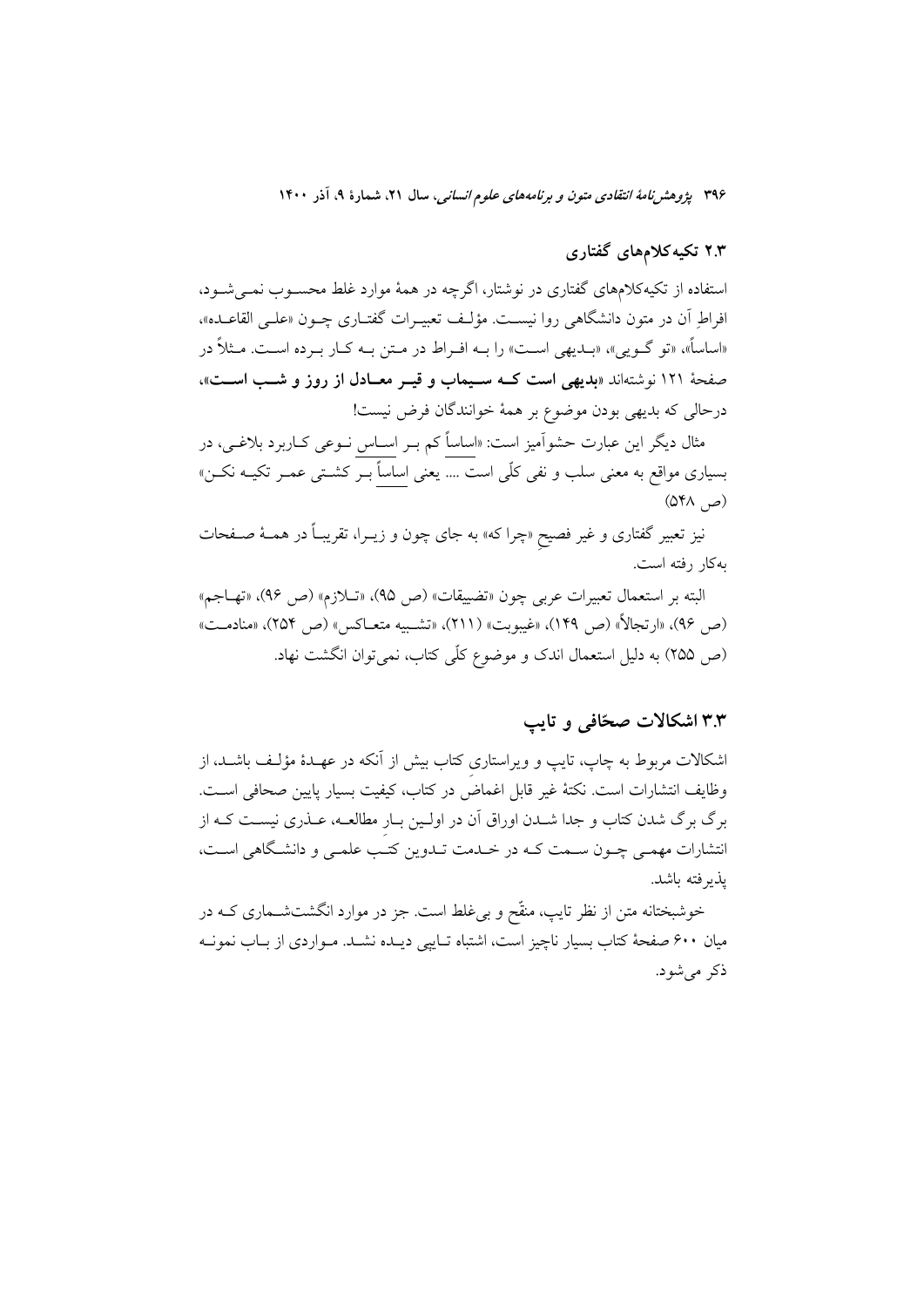- ـ ص ۱۰۴ : در جملهٔ «چــون ســلطانی مقتــدر در ایــن اقلــیم پــنجنوبــهٔ اقتــدار را کوييده است»، با توجه به معنى بيت و مدخل «پنجنوبـه کـوفتن»، کلمـهٔ «در» کسـره نياز ندارد. جملهٔ صحيح: در اين اقيلم، پنج نوبهٔ اقتدار را كوبيده است.
- ـ ص ١١٨: در جملة «شكوة خاقاني در ابيات ۴۸ بــه بعــد از كســاني اســت كــه بــا او گران سری میکنند»، یقیناً عدد ۶۸ منظور بوده است.
- ـ ص ١۴٨ : سطر آخر در جملهٔ «بيت قبل از اين بيت هم با تفاوتي در مصـراع دوم در صفحهٔ ۲۳ دیوان تکرار شده است»، صورت صحیح مصراع اول است.
- ـ ص ٣٣٤: در بيـت «هر كه را روى راست بخت كژ است/ مار كژبين كــه بــر رخ **سير است**»، «كَرّْ بِـين» از نظـر دسـتوري مفعـول و فعـل اسـت لـذا بايـد بـا فاصـله نه شته شه د.
	- ـ ص ۴۲۷ : در سطر يانزدهم «معما و لغز» منظور است يا «معما و نغز» ؟!
- ـ ص ۴۸۷: سطر آخر دربارهٔ محمود غزنوي، از سال ۴۶۶ سخن رفتـه اسـت. بـا علـم به اینکه مرگ محمود در سال ۴۲۱ ق واقع شده، اشتباه تایپی محرز است.

به نظر می رسد در اغلب مـوارد شـيوهٔ نگــارش تركيبــات در كتــاب بنــا بــر جدانويســي كلمـات اسـت. بـا ايــن حــال دربــارهٔ صــفتهــا و قيــدهايي كــه از پيوســتن «ب» و اســم بهوجود أمدهاند، رسم بر سرهم نوشتن ترکیب است. مانند نابسامان و بسزا. ایــن مــوارد نیــز در كتاب جدا نوشته شده است: نابهسامان (ص۳۴۹)، بهسزا، بهساز.

#### ۴.۳ نشانه گذاری

افراط در استفادهٔ مکانیکی از نشانهٔ ویرگول و به ویژه نقطـه-ویرگـول، در حـالی کـه دومـی برای جملههای فارسی چندان ضروری نیست، گاه موجب شلوغی چهرهٔ متن و مکـثهـای بي جا هنگام خواندن شده است.

در سراسر کتاب قبل یا بعد از حرفهای ربطِ «امّا، یا، لذا، بلکه، تا، که، وگرنــه» ویرگــول و حتّى نقطه-ويو گول قرار گرفته است. در طبيعت زبان فارسي اين حروف كـار نشــانههــا را انجام میدهند لذا در بسیاری موارد، مخصوصاً وقتی جملهها کوتاه و ساده است، نیاز نیست با قرار دادن این نشانهها چیزی بر جمله اضافه شود.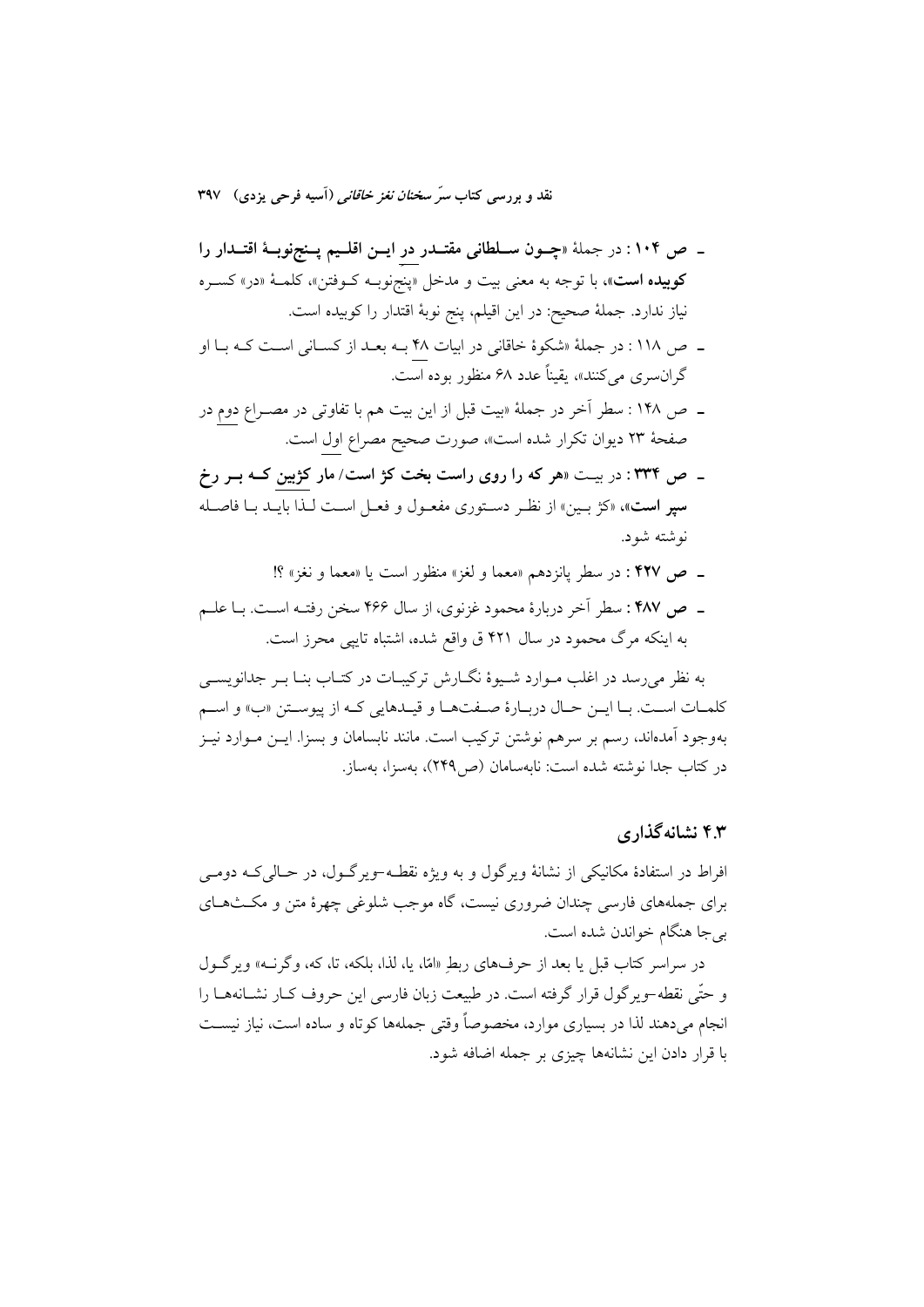نمونهها:

- ـ ص١٣٧: «امروز تا در روى زمين به سر مىبرد بايد قدر او را دانست؛ وگرنه فـردا كــه او به آسمان برود دیگر کاری نمی توان کرد»
- ـ ص ۱۴۶: «خاکبیزان کسانی بودهاند که خاک رودخانـههـای اطـراف معـادن طـلا را غربال می کردند، تا زریارهای بیابند»
- ـ ص ۱۶۲: «اوج استیصال و مظلومیت شاعر را در محیط شروان میرسـاند؛ زیــرا هــیچ گزارشی وجود ندارد که نشان دهد...»
- ـ ص۱۸۴: «مولِّف تاريخ ايران كمبريج هــم دليــل ايــن كــدورت را، ممانعــت رشــيد از پیوستن خاقانی به دربار خوارزمشاه دانستهاند»
- ـ ص ٢٠۶: «هيبتي اندک که از خود نشان دادي هفتاد و سه کشتي دشـمن را شکسـت؛ و این معنی شاید بهتر باشد؛ چون علـی|لقاعـده بـا یـک سـهم بـیش از یـک هـدف مورداصابت قرار نمي گيرد»
- ـ ص ٢٧٢: «تصحيفاتي كه در نسـخههـا بـه دليـل همـان اشـتباهات رخ داده؛ بـر ايـن دشواری دامن زده است» (قرار دادن نقطه-ویرگول میان عناصر اصلی یک جمله)
- ـ ص ۴۳۴: «برآن رفت كه خاقاني اين منظومه را، نه در بلاد عراق كه، در زادگاه خــود، شروان، سروده است»
- ـ ص ۵۳۴: «بادهنوشان صبوح به احترام می که گشنیز دیگ عیشhماسـت و بــه بــزمهــا عطر و صفا میبخشد، جان خــود را، حتّــی، نشـار دانــهٔ غــوره، کــه، ابتــدای پیــدایش انگور است و بعد از طيّ مراحلي تبديل به شراب مي شود، مي كنند»
	- در برخی موارد بعد از نهادِ جمله بی اَنکه نیاز باشد، ویرگول قرار داده شده است:
- ـ ص ١۵٣: «سجّادى، با اشاره به سفر خاقانى قبل از سرودن اين قصيده از سال ٥۴٩ يـا ۵۵۰ یاد کرده است»
- ـ ص ١٧٢: «ناقوس، به شکل کنونی کـه زنـگ بزرگـی اسـت بـر فـراز بـرج کلیسـاها بوسیدنی نیست»
	- ـ ص ۲۲۸: «میدانیم که خاقانی، در مسیر حج مدتی را در این شهر به سر برده»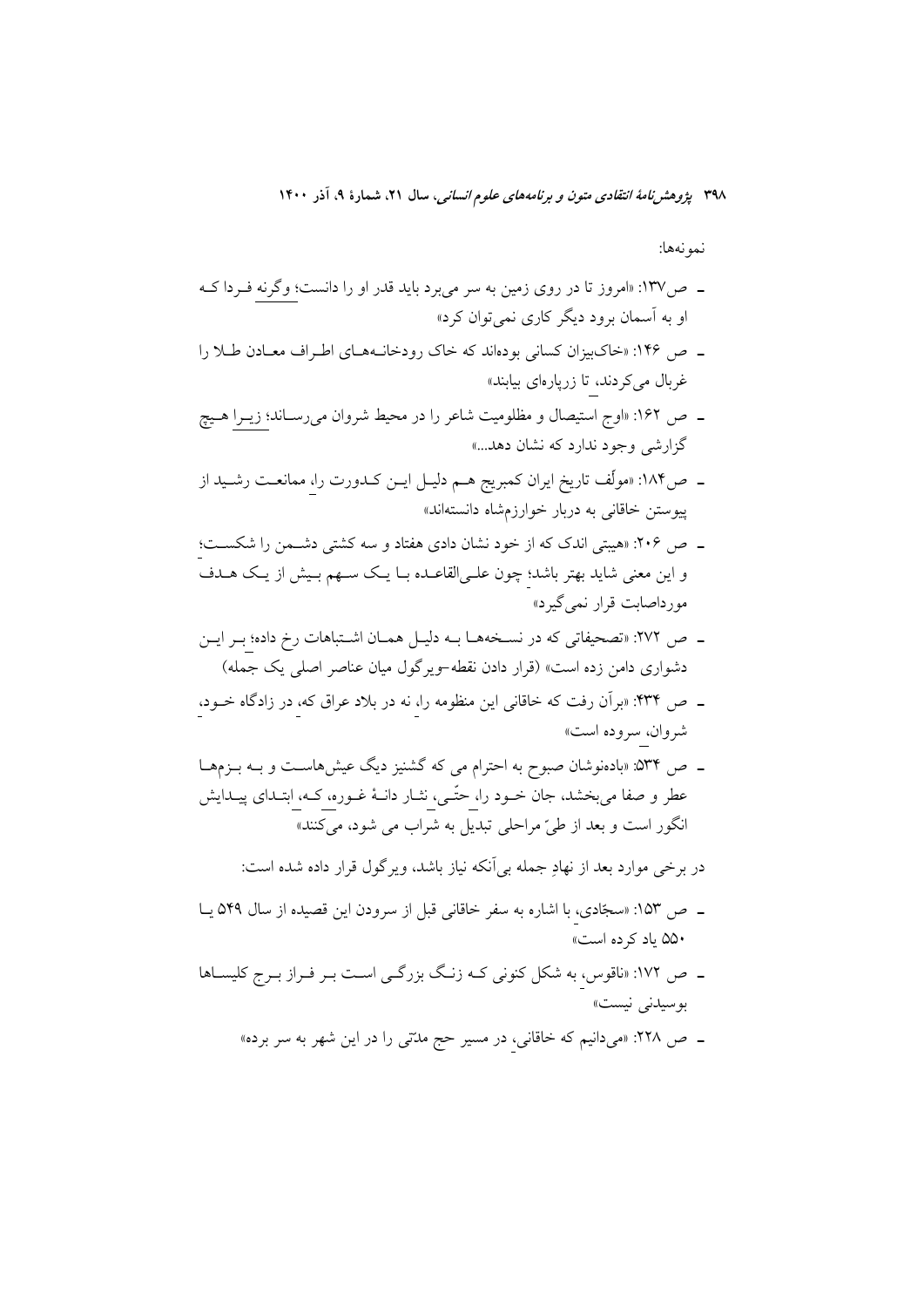ـ ص ۴۰۰: «پیشینیان، در معنای مجازی دی را به معنی زمستان به کار می برند»

# ۵.۳ ارجاع به منابع

فهرستِ سیزده صفحهای منابع و اشتمال آن بر تعداد زیادی منـابع فارســی و عربــی کهــن و دست اول در موضوعات مختلف، علاوه بر آنکه نشان از احاطـهٔ علمــی مؤلـف دارد، خــود منبع خوبی برای آشنایی مخاطبان و به ویژه دانشجویان با منابع مطالعهٔ متون کهن است.

نکتهٔ قابل نقد آن است که در مواردی معدود، چند تصحیح از یـک اثــر در بخــش منــابع وجود دارد اما مؤلف در متن مشخص نکرهاند کدام تصحیح مورد استناد ایشان بــوده اســت. مثلاً از تاریخ بیهقی دو تصحیح فیّاض و یاحقّی در فهرست منابع وجـود دارد امــا مؤلـف در صفحهٔ ۵۲۰ کتاب که به آن اثـر ارجـاع دادهانــد، منبــع را مشــخص نکــردهانــد. همچنــین از دیوان حــافظ در فهرســت منــابع دو چــاپ خــانلری و قزوینــی وجــود دارد امــا مؤلــف در صفحهٔ ۱۲۰ کتاب که به حافظ ارجاع دادهاند، منبع را مشخص نکـردهانــد. همچنــین دربــارهٔ *تحفهالعراقین* که سه تصحیح از آن در فهرست منابع وجود دارد و در جای جــای کتــاب بــه اّن ارجاع شده است.

## ۴. اشکالات و کاستی های محتوایی

در پیش ذکر کردیم روش مؤلف چنـین اسـت کــه در بخـش نگــاه کلــی شــرحی مختصــر، روایتگونه و به نثر از قصیده به دست میدهد. اگر مؤلف قصـد داشــته باشــد مطلبــی را در بخش نکتهها به تفصیل بیان کند، معمولاً در بخش نگاه کلـی یـا آن را مطـرح نمـیکنـد یـا براساس دریافتِ بخش نکتهها، به آن مختصراً اشاره می کند. امــا در مــوارد معــدودی ســخن مؤلف در بخش نگـاه كلـي بـا دريـافتش در بخـش نكتـههـا متفـاوت اسـت. از جملــه در اين موارد:

در صفحهٔ ۹۶ در نگاه کل<sub>ی</sub> آمده: «در بیت ۵ عاشق پروانهوار باید از خود بگـذرد»، یعنــی مؤلف بر ترکیب «پروانهوار» صحّه گذاشته، در حالیکه در بخـش نکتـههــا ذیــل ۱/۵، ضـبط «پروانه را» را ترجیح داده است.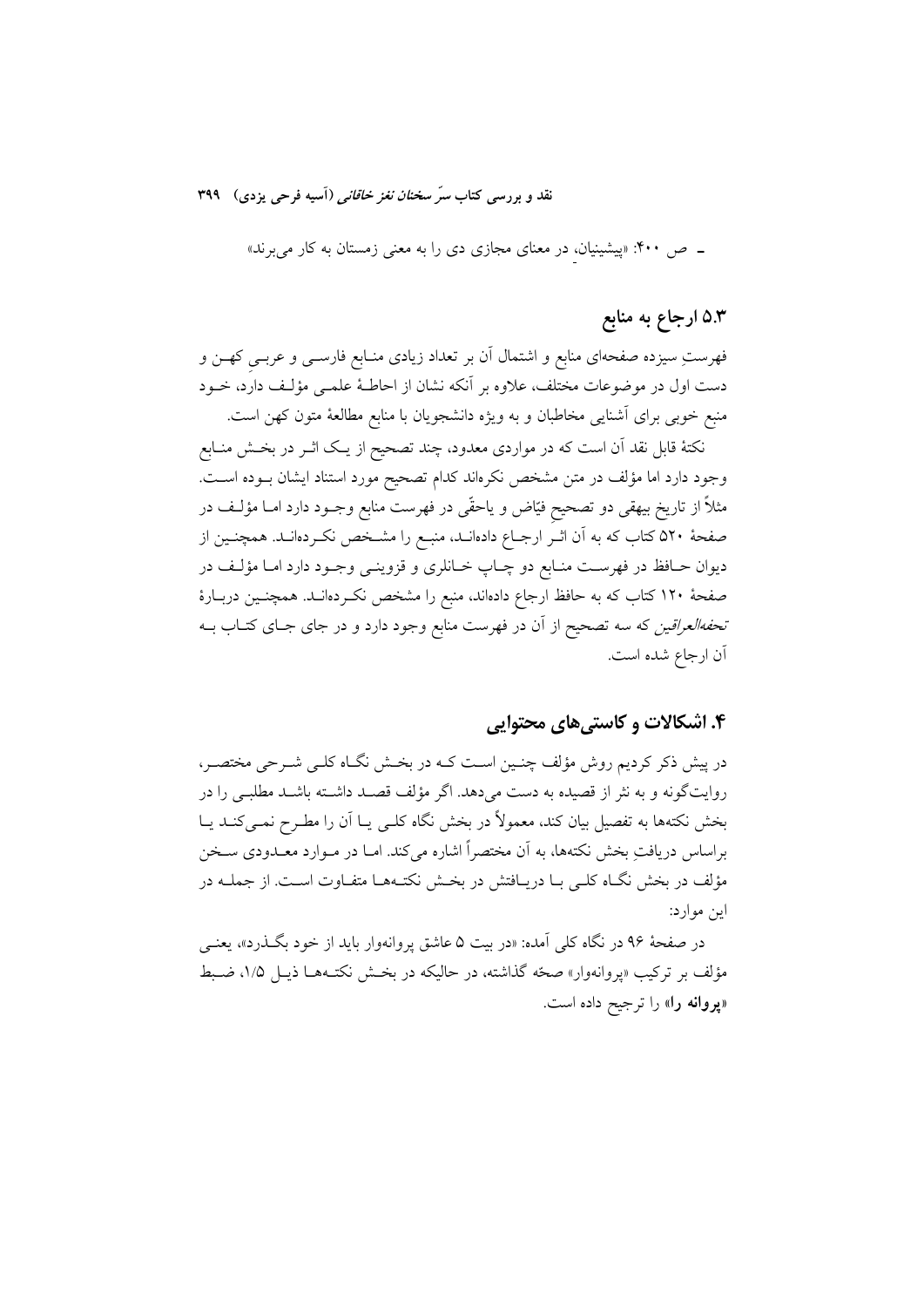نیز در صفحهٔ ۱۰۶ : تعبیر «**رویشناسان**» در بخـش نگـاه کلـی داخـل پرانتـز «آشــنایان» معنى شده است، در حالي كه در بخش نكتهها مؤلف آن را «افراد سرشناس» معنى مـي كنـد. در تعبير امروزي ميان آشنايان و افراد سرشناس تفاوت معنايي وجود دارد. ساير موارد:

- ـ ص ١٢١: مؤلف در توضيح بيـت «پرير نوبت حج بود و مهد خواجه هنــوز / از آن **سوی عرفات است چشم بر فردا**» با قید شاید، دلیل استفاده از مهـد و تخـت روان در مراسم حج را پیری و ناتوانی ذکر کرده است. با توجه به محتوای ابیات در محـور عمودي قصيده و تركيباتي از قبيل «مهد خواجه» و «چاه جاه»، استعمال مهـد در ايــن بیت اشاره به اشرافیت و خواجگی دارد نه ناتوانی. خاقانی در ابیات دیگر نیز یـا مهــد را در ارتباط با کودکان استفاده کرده است یا در تناسب با کلماتی کـه نشـان رفعـت و دولت دارند. از جمله در مدح ملکه صفوهالدین میگوید: «تــا نامــد مهــد دولــت او / کس شروان خیروان ندیدهست» (ص ۷۰) یا در بیت «چون زی مدینه آمده مهـد رفیـع تو / ز ابر عطات شورهستان بوستان شده» (ص ۴۰۲)
- ۔ ص ۱۴۰: مؤلف ذیل بیت «بنگ چـه نــاخلف پســری کــز وجـود تــو / دارالخلافـهٔ پدر است ایرمان سرا»، به عنوان شاهد مثال «دارالخلاف» بـه بیـت دیگـری در دیـوان (ص ۶۴۷) استناد کردهاند : «این دار خلافت یدر را/ در زیر نگین مســخَر آرم». طبــق نسخهبدلهاي چاپ سـجادي در پـاورقي، نسـخهٔ كهـن لنـدن بـه جـاي «ايـن دار»، «این در» ضبط کرده است که به دلیل تناسب آن با نگین قابل توجـه اسـت. از طرفـی دیگر، مصراع دوم تلمیح به داستان سلیمان دارد و نه لزوماً آدم (ع). تمام ابیــات غــزل هم بر مفهـوم زيـر پـا گذاشـتن حيـات زمينـي و بـه دسـت آوردن حيـات معنـوي تأکید دارنـد. بنـابراین خاقـانی دُرّ خلافـت معنـوی را مسـخّر خـود مـی خواهـد نـه دارالخلافهٔ زمینی را. نتیجه اَنکه پیش از اطمینان دربارهٔ ضـبط اصـحّ در بیـت شــاهد، نمي توان به اَن استناد کرد.
- ـ ص ۱۴۸ : ذيل بيت «مغزشان در سر بياشوبم كه پيلند از صفت/ يوستشــان از ســر برآرم كه پيس اند از لقا»، مؤلف با يذيرفتن ضبط «صفت» بــه دنبـال يــافتن صــفات مشترک میسان فیسل و دشتمنان است و البتسه توضیحات مفیسد و خوانسدنی بهدست میدهد. نکتهٔ قابل نقد آن است کـه دو نسـخهٔ مجلـس و پــاریس بــه جــای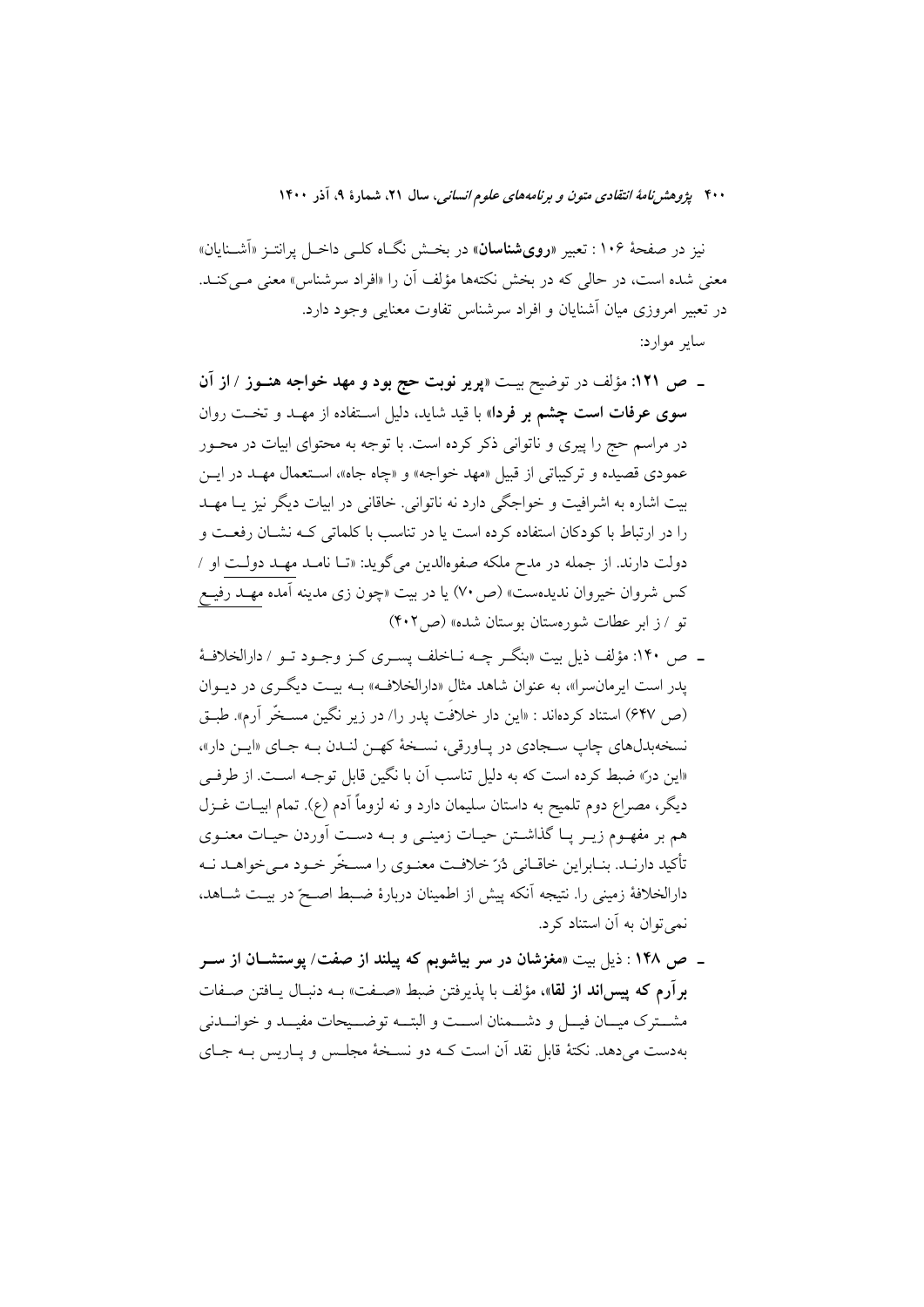صفت، «صلف» دارند. صلف به معنى لاف و تكبّر با مستى ناشى از نخــوت در بيــت شاهد نیز تناسب دارد: «**پیل مستم مغزم از آهن بیاشوبید**». تکرار صدای «ل» در بیـت و به ویژه در قافیه (لقا) که از ویژگیهای سبکی موسیقایی در خاقانی است بـرای يذيرفتن «صلف» قابل توجه است.

- ـ ص ١٩٠: ذيل بيت ٣١/٢ مؤلف دربـارة نسـبت «كمـانگروهــه بـا گبــران» سـخن گفته است. با توجه به اینکه ضبط نسخههای لنیدن و صبادق «کمیانگروهیهٔ کیبوان» است و نيـز بـا توجـه بـه دو خصيصـهٔ كيـوان، يكـي نحسـي و ديگـر سـتيزجويي، آيا مي توان ضبط اخير را ارجح دانست؟
- ـ ص ۲۴۴: ذیل بیت «خانهخدایش خداست لاجرمش نام هست/ شـاه مربّــعنشــین، **تازی رومیخطاب**» مؤلف ضبط نسخههای پاریس، صادق<sub>ی</sub> و شرح شـادیآبـادی را که «رومی نقاب» دارند، با ایــن اســتدلال کــه خاقــانی در آثــار و دیــوان خــود تنهــا از «نقاب هنـدي» سـخن گفتـه اسـت، رد كـرده اسـت. ايشـان بـه دو بيـت در ديـوان (صص ٨٩٣ و ١٥۶) و يک عبارت در مقدمهٔ تحفهالعراقين (ص٨) استناد کردهاند کـه خاقانی از نقـاب هنـدی سـخن گفتـه اسـت. ايـن نكتـه گفتنـی اسـت كـه در بيـت صفحهٔ ۱۵۶ سخن از «هندوی اطلس نقاب» است نه نقاب هندی: «**در ترکتــاز فتنــه ز** عکس خیال خون/ کیوان به شکل هندوی اطلسنقاب شد»که بر گفتهٔ شادیآبادی هم صحَّه مي گذارد: «رومي نقاب از آن گفته است كه غــلاف و يــردهٔ او از اطلــس **سرخ رومی است**». علاوه بر این، خاقانی بارها نقاب را در ترکیبـات متنــوع بــه کــار برده است از جمله: ملمّح نقـاب(ص ۴۱)، زرّيـن نقـاب(ص٢٧)، نقـاب پرنيـان (ص ۴۹۱)، نقاب ارغوان(ص۱۶). به نظر میرسد «نقاب» کلمهٔ مورد علاقهٔ خاقــانی بـراي سـاختن تركيبـات و مضـمونهـاي متنـوع اسـت. بنـابراين سـخن ايشـان كـه نتیجه گرفتهاند «رومینقاب» تعبیر مأنوسـی در دیــوان خاقــانی نیســت، چنــدان دقیــق نمی نماید و می توان پرسید آیا «رومی خطاب» تعبیر مأنوسی در دیــوان خاقــانی اســت! خاقانی در این بیت نیز از «نقاب خزر» سخن گفته است: «**زنگی آسا به معنــی مــی و** جام / **روم را از خزر نقاب دهید**» (ص۵۹۴) علاوه بر آن، ترکیب نقـاب رومـی در متون دیگر نیز به کار رفته است: «**نقاب چینی و رومی به نیسان** / <mark>همی بندد صبا بــر</mark> روی هامون» (ناصرخسرو، ۱۳۸۹: ۳۲۸) از میان مصحّحان خاقانی، دکتر کـزازی نیـز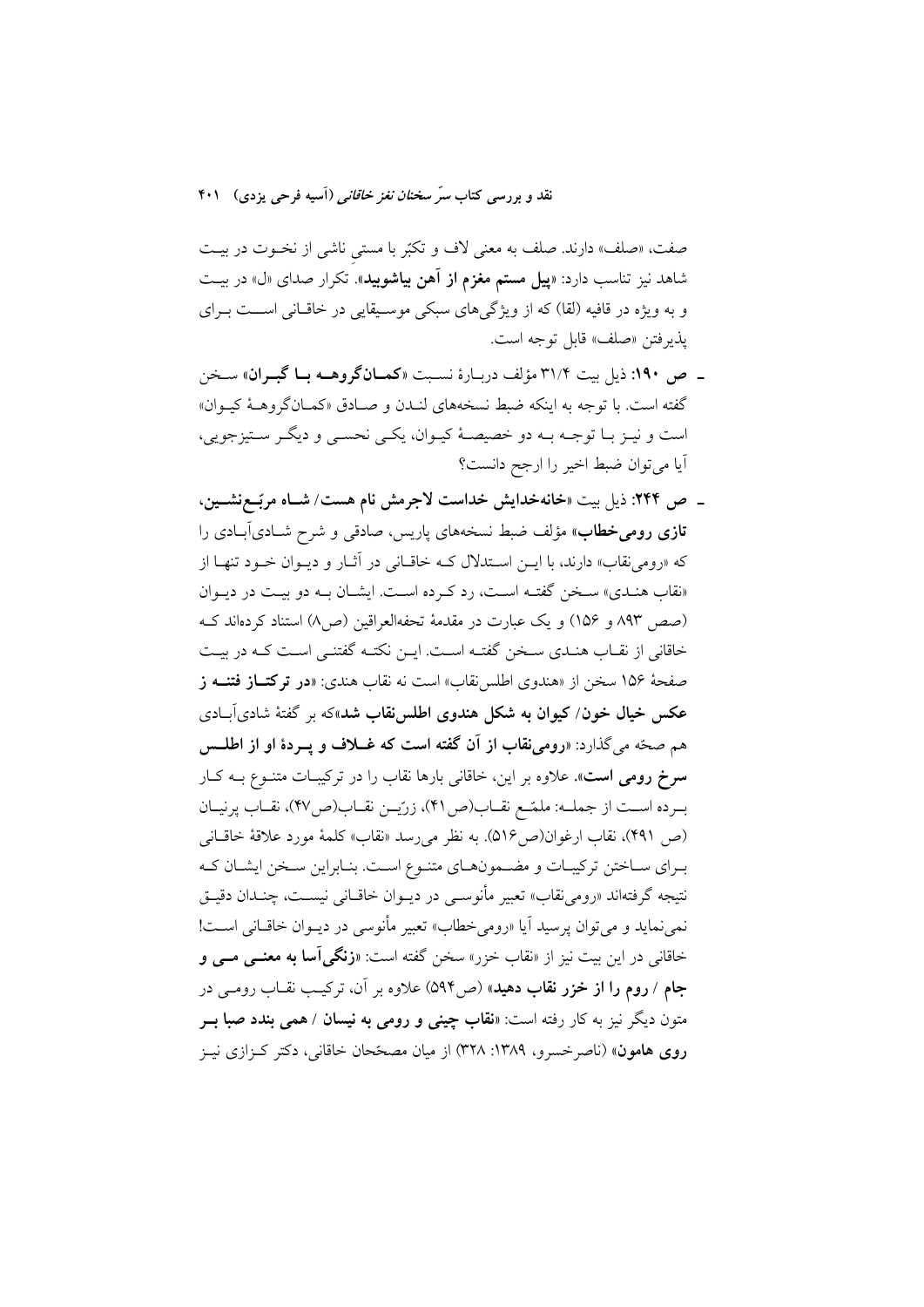ضبط «رومــي نقــاب» را يذيرفتــه اســت (١٣٧۵: ۶۳) و آن را اســتعاره از يوشــش كعبه مي داند. (١٣٨٥: ٩٥)

- ــ ص٢۴۵: مؤلف ذيل بيت «روز چــو شــمعي بــه شــب زودرو و ســرفراز/ شــب چــو چراغی به روز کاسته و نیم**تاب»، تعبیر «زودرو» را چابک و شـتابنده** و رو بــه تزایــد معنی کرده و برای آن عبارتی از منشآت شـاهد آورده اسـت: «انـدی کـه مصـافات و مصالحت از دو عزیز چون سایهٔ چاه دیرمان و پابرجای باشــد، نــه چــون ســیل کــوه زودرو و ناپایدار». علاوه بر اینکه زودرو در بیت اول در بافت معنایی مثبت و در عبارت دوم در بافت معنایی منفی به کـار رفتـه اسـت، خـود خاقـانی هـم بـا آوردن مترادفها، معناي دقيق هر كدام را مشخص كرده است:
	- زودرو = سه فراز
	- \_\_ے بافت معنای<sub>ی</sub> منفی زودرو = نایایدار

نتیجه اینکه عبارت شاهد برای معنایی که مدّ نظر مؤلف است، مناسب نمی نماید.

- ــ ص ۲۶۳ : مؤلف ذیل بیت «علم چهل صبح را مکتبی آراسته/ روح مثالهنــویس، نــوح خلیفهٔ کتاب» دربارهٔ اصطلاح «مثالهنویس» ابتدا شرح سجادی را نقــل کــرده اســت و سیس با توجه به شاهدی از خاقانی و نیز عبارتی از جوامعالحکایات نظـر خــویش را ابراز کردهاند. استنباط ایشان دربارهٔ این که اصطلاح «مثال**ه**نویس» در بیت خاقانی مربوط است به حوزهٔ مکتبخانه، کاملاً بجاست اما دو نکتـه بـر بیانــات ایشــان نقــد وارد است. اول اینکه میان استنباط ایشان و توضیح سجادی قیاس وارد نیست، چـون سجادي دربارهٔ ريشه و معنى لغوي بحث ميكند و ايشان دربـارهٔ مفهـوم اصـطلاحي. دوم اینکه اتفاقاً در شاهدی که از جوامع|لحکایات نقل کردهاند، «مثال» در همان معنــی فرمان حکومتی به کار رفته است و نه اصطلاح مکتبخانـهای: «**بنده را پسری اســ**ت که به دبیرستان خطّاط میرود و خطّ می آموزد و مراتب دبیری تعلیم میگیــرد و لکن او را هوس مثالهای دارخلافه می باشد و استاد از آن نمیداند ...»
- \_ ص ۴۷۳ : مؤلف تعبير «كفن در پاي كشيدن» را در بيت «زندگان كشته نفس آنجـا کفن در تن کشان / زعفران رخ حنوط نفس ایشان دیــدهانــد» بیـانگر سراســیمگی دانستهاند. سراسيمگي بار معنـايي منفـي دارد و حـالتي از آشــفتگي را القــا مــي كنــد.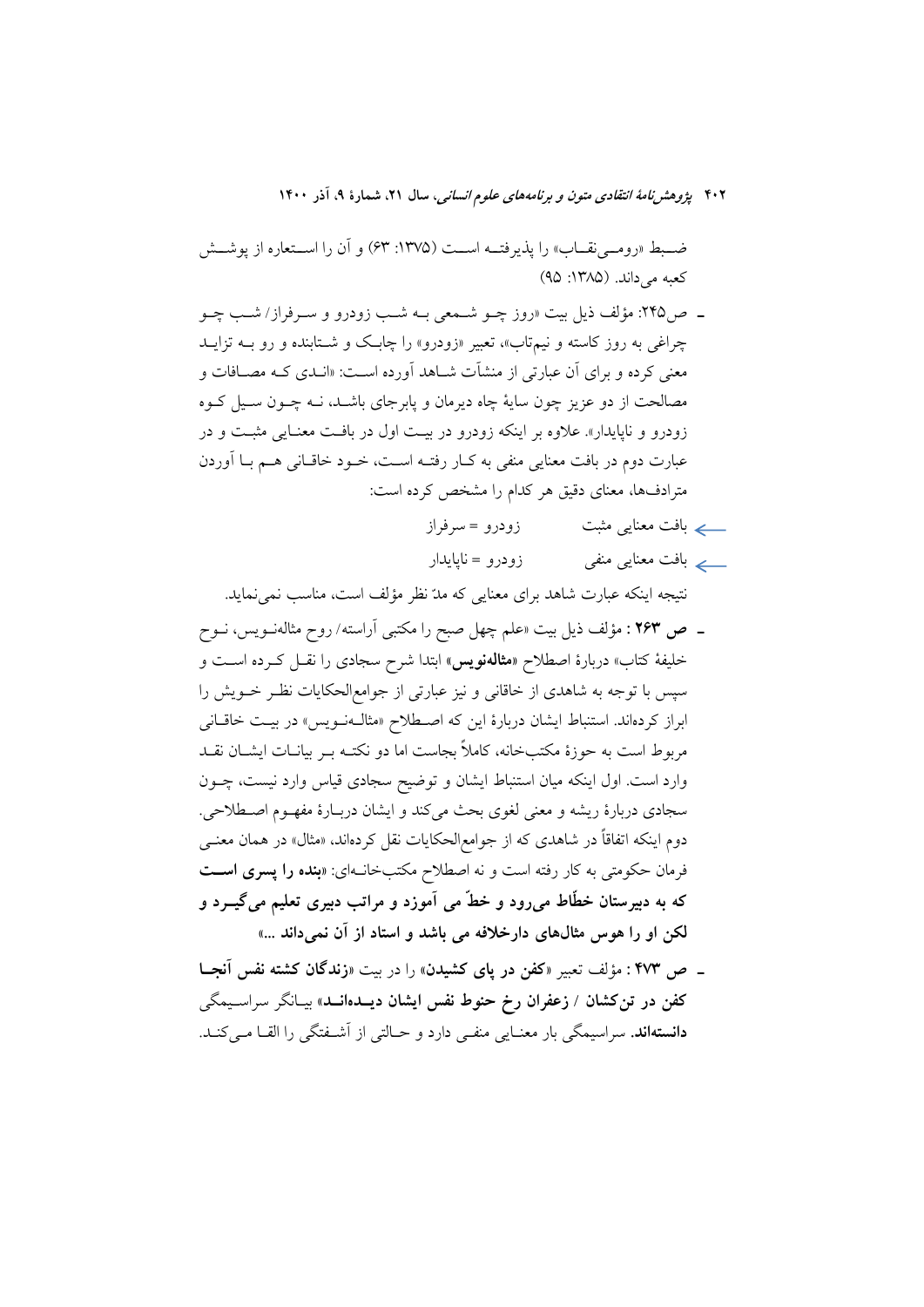درحالی که محتوای ابیات در محور عمودی قصـیده همـه سـخن از اشـتیاق و لبّیـک گفتن خلق است. همانطور که در عبارت دامن در پای کشیدن (با ناز و تبختر رفـتن) نیز نشانی از سراسیمگی نیست. در واقع حاجیـان از روی اشـتیاق و نــه سراسـیمگی، کفن در تن (یا پای) نفس کرده و به زندگانی معنوی دست یافتـهانـد. ضـمن اینکـه رنگ سفيڊ جامهٔ احرام نيز مدّ نظر است.

- ـ ص ۴۸۱ : ذیل بیت «بنده خاقانی سگ تازی است بر درگاه او / بخ بخ آن تــازی-سگی کش یارسی خوان دیدهاند» گفتهاند : خاقانی خود را «تــازی یارســی خــوان» حضرت رسول<sup>ص</sup> شمرده است. البته خاقانی خـود را سـگ تـازی شـمرده اسـت نـه تازی. مولانا میگوید: «همچون سگان تازی میکن شکار خامش / نـبی چــون سـگان عوعو كهدان من گرفته» (١٣٨۶: ٨١٨)
- ۔ ص ۴۹۸ : مؤلف ذیل بیت «عقل و جان چون یی و سین بر در یاسین خفتنــد/ تــن چو نون کز قلمش دور کنی تا بینند» بـا دقـت بـه همـهٔ امکانـات تصویرسـازی بـا حروف و نیز معنایی بیت اشاره کردهاند جز این مطلب که «تـا» عـلاوه بـر اینکـه نـام یکی از حروف الفبا است، در ایـن بیـت ایهـام تناسـب بـا «تـا» در معنـای خمیـده و منحنی دارد که هم شکل «ن» را تداعی میکند و هم با «خَفتن» کـه مؤلـف بــه عنــوان احتمال دیگر خوانش مطرح کردهاند، همهعناست.
- ـ ص ۵۰۹: ذیل بیت «صبح گلفام شد ارواح طلب تا نگرند/ کــوس گــلبانــگ زد ابدال نگر تا شنوند» نوشتهاند «نسخه بدل مجلس و پاریس و چاپ عبدالرسـولی بــه جای گل بانگ، گل بام است که به نظر دقیــقتـر مــیرسـد.» اســتناد ایشــان بــه ابیــات دیگری است که خاقانی این اصطلاح موسیقایی را به کار برده است. ایشان هــمچنـین مفهوم اصطلاح گل بام را از دهخدا نقل کردهاند. باید توجه داشت در همهٔ ابیــاتی کــه خاقانی این اصطلاح را به کار برده است، نسخهها در ضبط اختلاف دارنـد، برخـی گل،بانگ و برخی گل،بام آوردهاند. در لغتنامهٔ دهخـدا نیــز معنــی دقیقــاً یکســانی ذیــل هر دو اصطلاح گفته شده و به مدخل دیگر ارجاع داده شــده اســت. بنــابراین هــر دو اصطلاح معنی و کاربرد کاملاً یکسانی دارند و شاید اختلاف لهجهٔ کاتبـان در منــاطق مختلف موجب ضبطهاي گوناگون شده است. اگر براي رجحان گلبام بر گـلبانـگ، به دنبال دلیلی باشیم، آن دلیل معنی و نسخه نیست، بلکه دلیل بلاغی است. در اغلب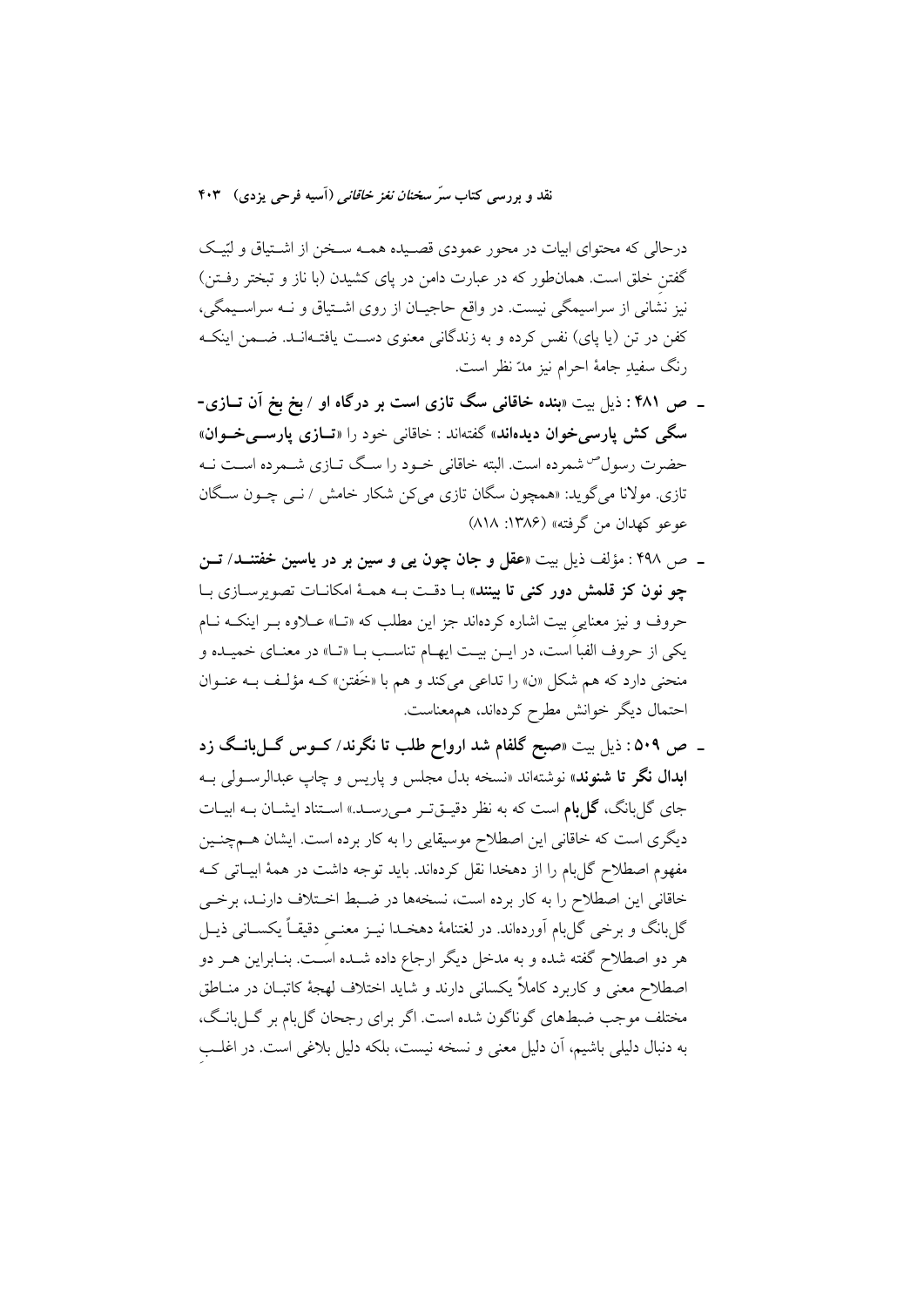بیات جناس زیبایی که بـین گــلبـام و گــلفـام ایجـاد مــیشــود، ضـبط گــلبـام را منتخب مي كند.

- \_ ص ٥١٢ : مؤلف ذيل بيت «انجم ماده فش آمادة حج آمدهاند/ تا خــواص از همــه **لبّيک مثنّا شنوند**» دربارهٔ جنسيّت داشتن سيارات و بــروج در نجــوم احکــامي قــديم، شواهد و توضیحات مفصّلی آوردهاند. فقط کاش این نکته را هم توضیح میدانند ک چرا خاقانی در ایـن بیـت بـر مـادگی انجـم تأکیـد دارد، در حـالی کـه جـای دیگـر «ماده طبع» بودن را به عنوان ویژگی منفی برای چرخ به کار برده است!
- ـ ص ٥١۴: مؤلف در توضيح اصطلاح «ده آيت» نوشتهاند «خاقـاني از ايــن اصــطلاح به عنوان استعاره از ستارگان و نیز شمسهٔ مصحف استفاده کرده است» و برای هــر دو معنی از دیوان خاقانی شاهد آوردهاند. ایشان از شواهد معنی دوم (شمسـهٔ مصـحف) به ابیاتی از جمله این بیت اشاره کردهاند: «**صُحف مینا را دهآیتهــا گــزارش کــرده** شب / **از شفق شنگرف و از مه لیقهدان انگیخته»؛** به نظر مـ<sub>ي </sub>رســد «دهآيــتهــا» در این بیت در همان معنای اول یعنی استعاره از ستارگان به کار رفته اسـت مگـر آنکـه معنای لغوی و استعاری را از هم جدا نکنیم.

## ۱.۴ حرکت گذاری

مؤلف ابیات و کلمات را در کتاب حرکتگذاری نکردهاند مگر در موارد ضروری؛ از جملـه در مواردی که احتمال اشتباه خواندن وجود داشته باشد یا در مـواردی کـه خـوانش خاصـی مدّ نظر ايشان باشد، مثلاً در اين بيت:

نرگس با تشت زر کـرد بــه مجلــس شــتاب» «اول مجلس که باغ شمع گل انــدر فَروخــت با این حال ایشان در موارد معدودی با قرار دادن حرکت روی کلمات، خـوانش خاصـی را برگزیدهاند، در حالی که خوانش دیگر نیــز قابــل تأییــد و بلکــه معنــادارتر اســت. مــثلاً در صفحهٔ ۳۲۹ در بخش نگاه کلّی، در توضیح مربوط به این بیـت «**عالم از علم مشــتق اســت** وليک/ جهل عالم به عالمي سمر است» نوشتهانــد: «در اين عالَم، بــا اينکــه واژهٔ عــالم از علم مشتقّ است، عالمان. يعني كساني كه به علم مشتهرند نه عالمان واقعي، از حقيقــت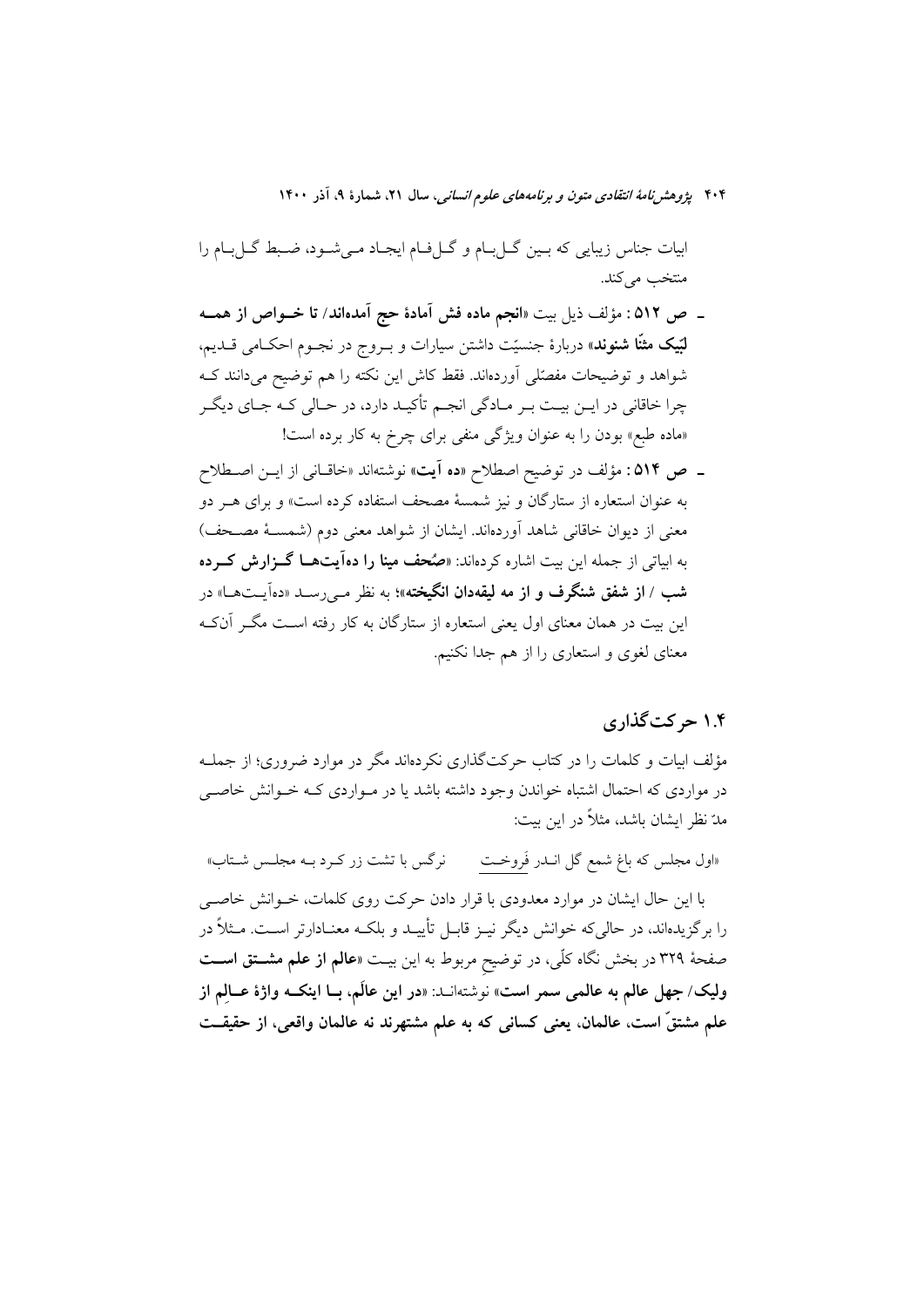علم دورند و به جهالت شهره» و کلمهٔ عالم را به عمد حرکتگذاری کردهاند. بـا توجــه بــه محتوای ابیات در محور عمودی، کلمهٔ «عالم» را میٍ توان به هـر دو صـورت عـالَم یــا عــالِم خواند و معنا کړ د.

نمونهٔ دیگر صفحهٔ ۱۳۲ در بیت «م**یان بادیهای هان و هان مخسب ار نـــ**ی / **عرابیــان ز تو هم سر بُرند و هم کالا»** فعل را حرکتگذاری کردهاند. با توجــه بــه اینکــه فعــل «برنــد» درمصـراع دوم داراي صـنعت اسـتخدام اسـت و دو مفعـول «سـر و كـالا» را هـمزمـان در خدمت دارد، باید فعل را به گونهای خواند که برای هر دو مفعول معنادار باشد. سـر بُــردن و كالا بُرِدن هر دو معنا دارد، سر بُريدن هم معنا دارد اما آيا كالا بُريدن (به قياس راه بُريــدن) در معنای کالا دز دیدن کاربرد دارد؟!

## ۵. نتيجه گيري

کتاب *سرّ سخنان نغز خاقانی* تألیف آقای دکتـر ترکـی، اثـری علمـی، مفیـد و خوانــدنی در حوزهٔ خاقانی شناسی است. جلد نخست این کتاب شامل مقدمهای دربـارهٔ زنـدگی خاقـانی، روايت ادبي و منثور قصايد و توضيح نكـاتي راجـع بــه ســيوســه قصــيدهٔ نخســتِ ديــوان خاقانی است. نکتههایی که ذیل بعضی ابیات توضیح داده شده اسـت، موضـوعات مختلفـی اعم از لغوی، استعاری، بلاغی، تاریخی و اجتماعی را در برمیگیرد که در شــروح پیشــین از قلم افتاده است. بدین ترتیب کتاب *سرّ سخنان نغز خاقانی* تکملهای بر شروح پیشــین دیــوان خاقانی محسوب می شود. مؤلف بر روش علمی در دریافت نکتهها تأکیـد دارد و اســتنتاج و استنباط ایشان بر دو معیار درون متنی و برون متنی استوار است. در ایــن نوشـتار عــلاوه بــر معرفی کتـاب و بیـان ارزش۵حـای آن، بــه برخــی اشــتباهات نگارشــی و ویرایشــی در بــاب جملهبندی، تایب، صحافی، نشانهگذاری و همچنین کاستیهای محتوایی اشـاره شـده اسـت تا در صورت صلاح،دیدِ مؤلف، درچاپهای بعدی کتاب به کار آید.

#### كتابنامه

تركي، محمدرضا (١٣٩٨) *سرّ سخنان نغز خاقاني*، قصايد ١–٣٣، تهران، سمت. خاقانی شروانی، افضلالدین (۱۳۹۱) *دیوان اشعار*، به کوشش ضیاءالدین سجّادی، انتشارات زوار.